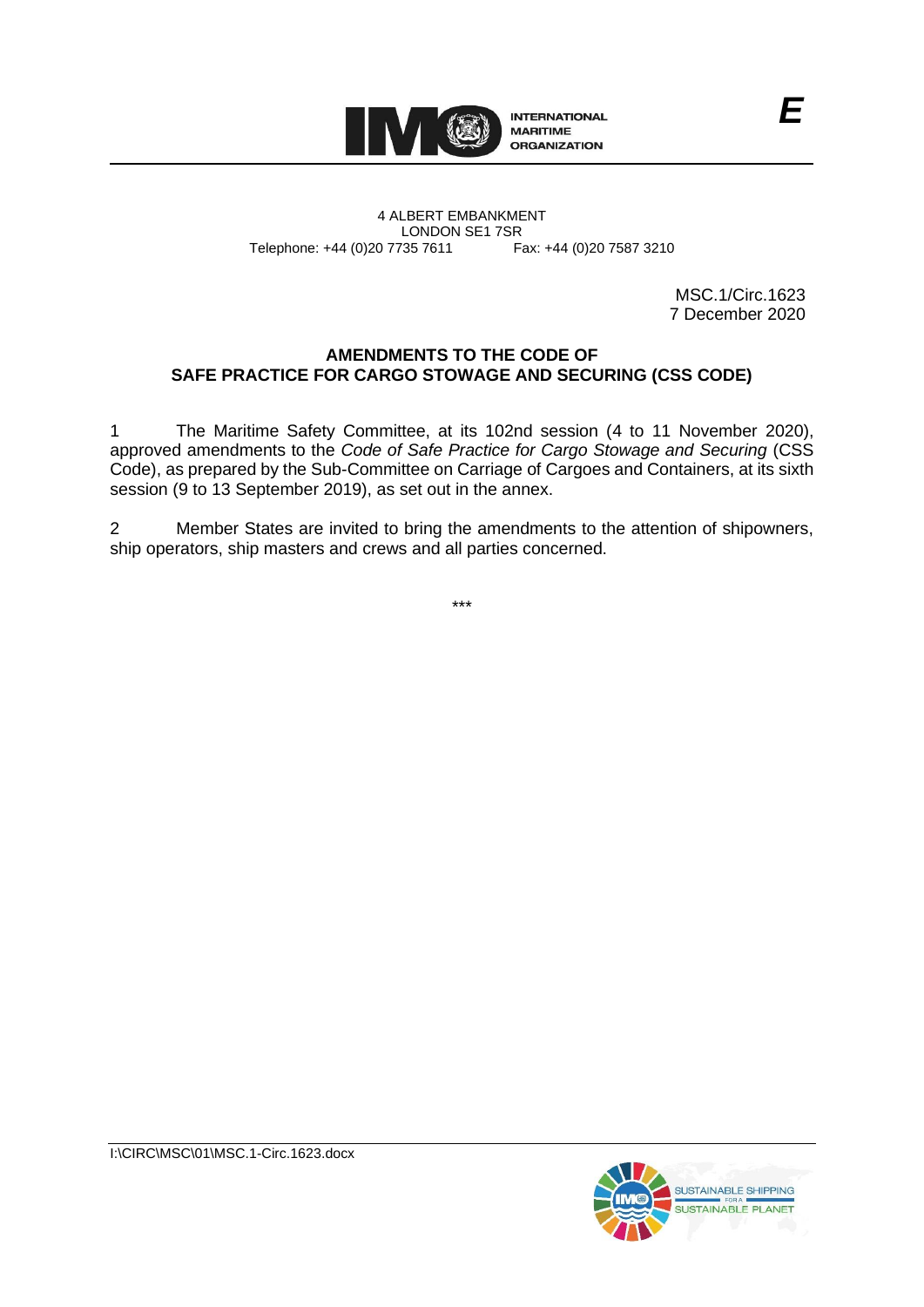### **ANNEX**

# **AMENDMENTS TO THE CODE OF SAFE PRACTICE FOR CARGO STOWAGE AND SECURING (CSS CODE)**

#### **ANNEX 13**

### *Methods to assess the efficiency of securing arrangements For semi-standardized and non-standardized cargo*

The complete text of annex 13, together with its four appendices, is replaced by the following:

# "**1 Scope of application**

1.1 The methods described in this annex should be applied to semi-standardized and non-standardized cargo including very heavy and/or very large cargo items. Standardized stowage and securing systems, in particular containers on containerships, are excluded.

1.2 Cargoes carried on towed barges should be secured according to the provisions of this annex except that the assumed external forces may be determined using an alternative method acceptable to the Administration instead of that described in section 7.1 of this annex.

1.3 Very heavy and/or very large cargo items as addressed in chapter 1.8 of this Code may require provisions and considerations beyond the general scope of this annex. Examples of such provisions and considerations are given in appendix 3 of this annex.

1.4 Semi-standardized cargoes, for which the securing arrangements are often designed based on worst case assumptions on cargo properties, lashing angles and stowage positions on board, may require provisions and considerations beyond the general scope of this annex. Examples of such provisions and considerations are given in appendix 4 of this annex.

1.5 Notwithstanding the general principles contained in this annex, the adequacy of cargo securing may be demonstrated by means of detailed engineering calculations based upon the general principles and encompassing the additional provisions and considerations shown in appendix 3 of this annex. Computer programs used for that purpose should be validated against a suitable range of model tests or full-scale results in irregular seas. When using new software for new and unconventional applications, the validation should be documented.

1.6 The application of the methods described in this annex is supplementary to the principles of good seamanship and should not replace experience in stowage and securing practice.

# **2 Purpose of the methods**

The methods should:

- .1 provide guidance for the preparation of Cargo Securing Manuals and the examples therein;
- .2 assist ship's staff in assessing the securing of cargo items not covered by the Cargo Securing Manual;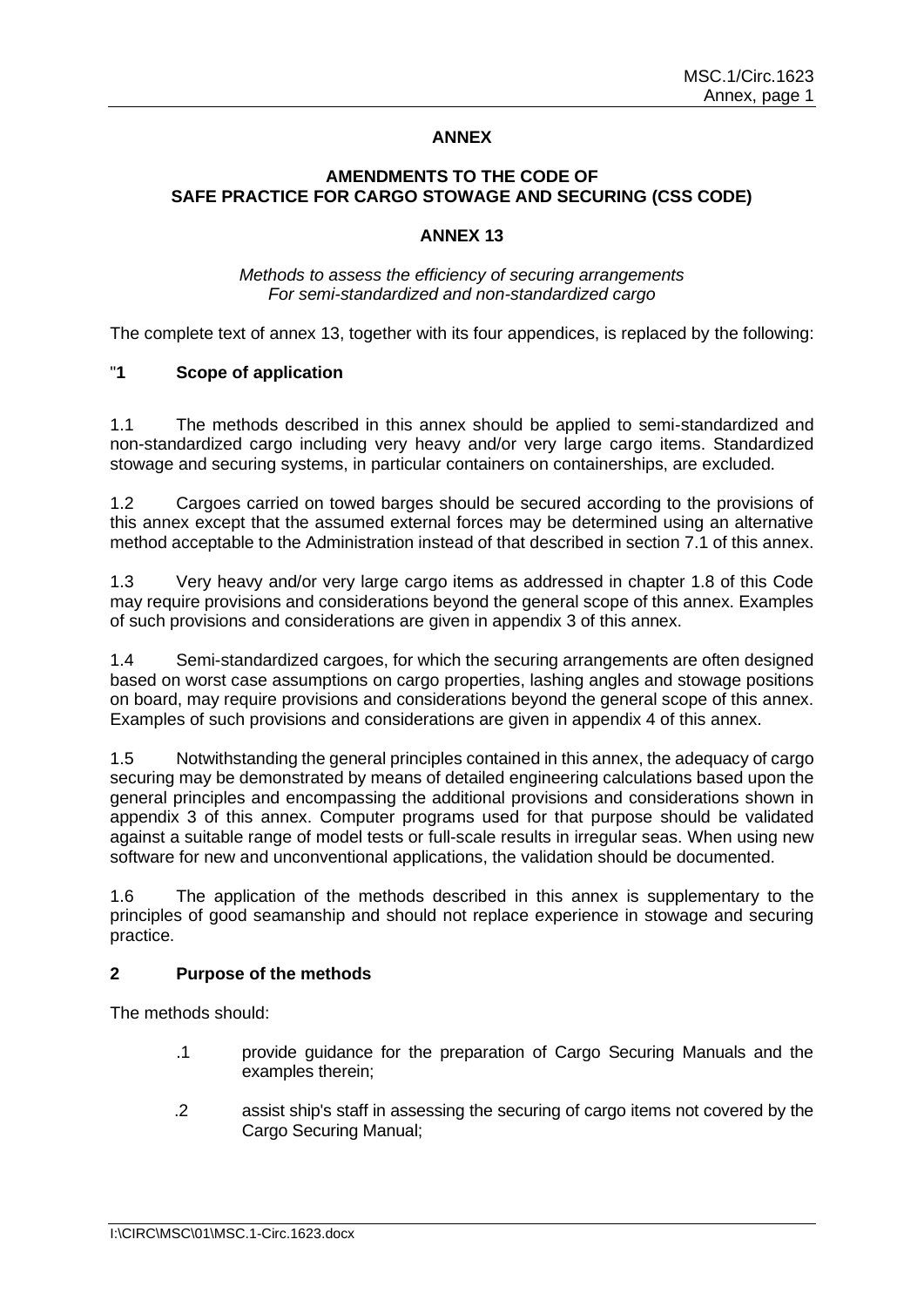- .3 assist qualified shore personnel in assessing the securing of cargo items not covered by the Cargo Securing Manual; and
- .4 serve as a reference for maritime and port-related education and training.

# **3 Presentation of the methods**

The methods are presented in a universally applicable and flexible way. It is recommended that designers of Cargo Securing Manuals convert this presentation into a format suiting the particular ship, its securing equipment and the cargo carried. This format may include applicable diagrams, tables or calculated examples.

# **4 Strength of securing equipment**

4.1 Manufacturers of securing equipment should at least supply information on the nominal breaking strength of the equipment in kilonewtons (kN).<sup>1</sup>

4.2 "Maximum securing load" (MSL) is a term used to define the load capacity for a device used to secure cargo to a ship. "Safe working load" (SWL) may be substituted for MSL for securing purposes, provided this is equal to or exceeds the strength defined by MSL.

Where practicable, the MSL should preferably be marked on the securing equipment.

The MSLs for different securing devices are given in table 1 if not given under 4.3.

The MSL of timber should be taken as 0.3 kN/cm2 normal to the grain.

| Table 1 – Determination of MSL from breaking strength |  |  |
|-------------------------------------------------------|--|--|
|-------------------------------------------------------|--|--|

| <b>Material</b>            | <b>MSL</b>               |
|----------------------------|--------------------------|
| Shackles, rings, deckeyes, | 50% of breaking strength |
| turnbuckles of mild steel  |                          |
| Fibre rope                 | 33% of breaking strength |
| Web lashing                | 50% of breaking strength |
| Wire rope (single use)     | 80% of breaking strength |
| Wire rope (re-useable)     | 30% of breaking strength |
| Steel band (single use)    | 70% of breaking strength |
| Chains                     | 50% of breaking strength |

4.3 Particular securing devices (e.g. fibre straps with tensioners or special equipment for securing containers) may be marked with a permissible working load, as prescribed by an appropriate authority. This may be taken as the MSL.

4.4 When the components of a lashing device are connected in series (e.g. a wire to a shackle to a deckeye), the minimum MSL in the series should apply to that device.

4.5 Where temporary welded fittings are used, they should be designed to be adequate for the expected loading, and installed by qualified welders in accordance with established welding procedures. The design and placement of these fittings should be such as to minimize bending.

<sup>1</sup> 1 kN ≈ 100 kg.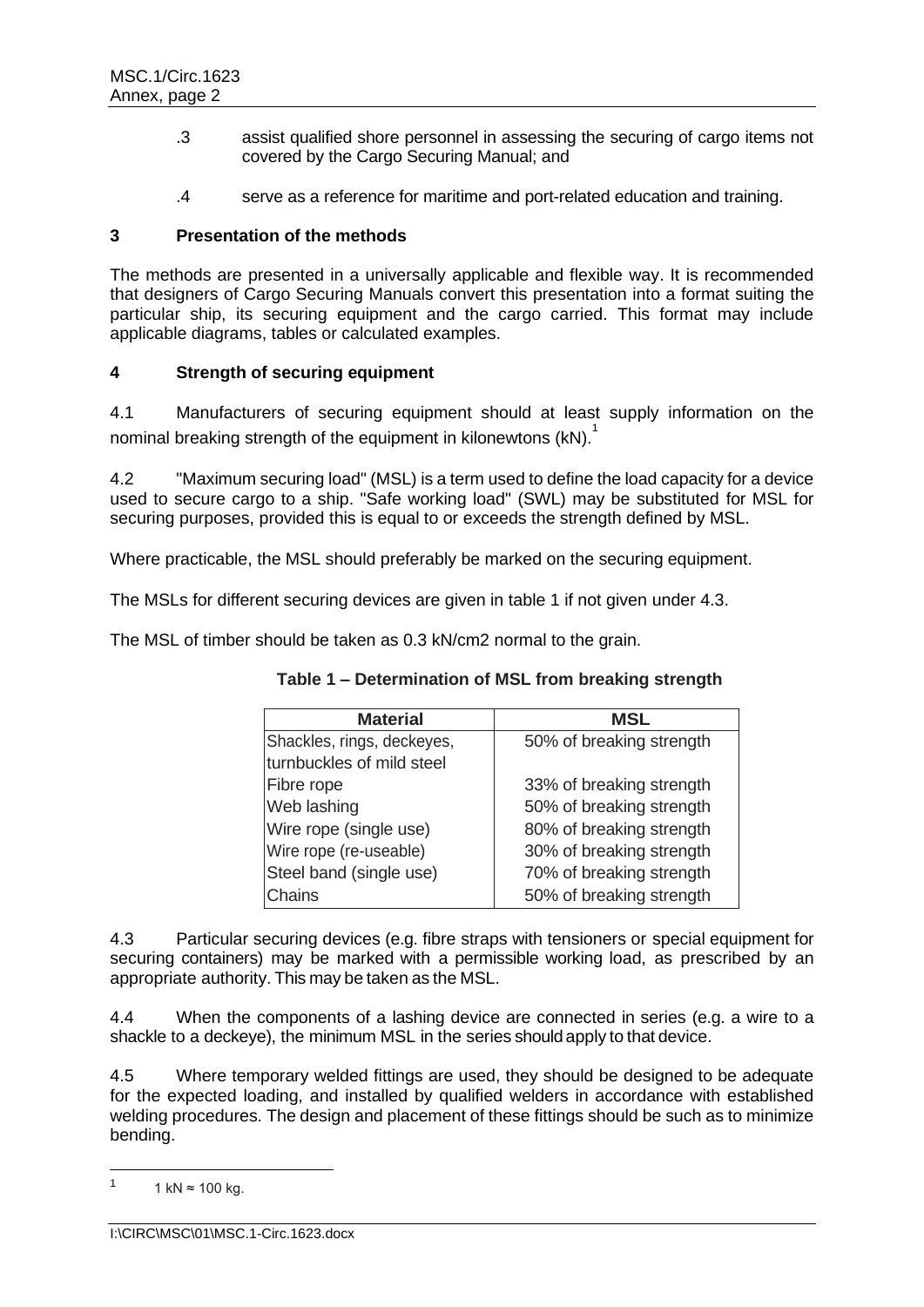4.6 Simple stoppers may be used to provide securing against sliding. These are generally welded to a surface by fillet welds, characterized by thickness (*a*) and length (*l*). A face plate should be provided against the cargo piece so that welds are not loaded by a shear force at right angles to the weld direction or by significant bending forces. As a simple rule of thumb for welded steel stoppers, the MSL of single-lay weld leg can then be approximated as 4 kN/cm (*l*) normal to the face plate, assuming 5 mm weld thickness (*a*). For a triple-lay weld leg, MSL can be taken as 10 kN/cm normal to the face plate.



**Figure 16.1 – Welding of steel stoppers**

4.7 All securing devices to be accounted for in the balance calculations described in this annex should be capable of transferring forces directly from the vessel to the cargo or vice versa, in order to reflect their MSLs. For that purpose, lashings should be attached to fixed securing points or strong supporting structures marked on the cargo item or advised as being suitable, or taken as a loop around the item with both ends secured to the same side as shown in figure 7 in annex 5 of the Code. Lashings going over the top of the cargo item, whose only function is to increase friction by their pre-tension, cannot be credited in the evaluation of securing arrangements under this annex.

# **5 Rule-of-thumb method**

5.1 The total of the MSL values of the securing devices on each side of a cargo item (port as well as starboard) should equal the weight of the item.<sup>2</sup>

5.2 This method, which implies a transverse acceleration of 1g (9.81 m/s<sup>2</sup>), applies to nearly any size of ship, regardless of the location of stowage, stability and loading condition, season and area of operation. The method, however, takes into account neither the adverse effects of lashing angles and non-homogeneous distribution of forces among the securing devices nor the favourable effect of friction.

5.3 Transverse lashing angles to the deck should not be greater than 60° and it is important that adequate friction is provided by the use of suitable material. Additional lashings at angles of greater than 60° may be desirable to prevent tipping but are not to be counted in the number of lashings under the rule of thumb.

# **6 Safety factor**

6.1 When using balance calculation methods for assessing the strength of the securing devices, a safety factor is used to take account of the possibility of uneven distribution of forces among the devices or reduced capability due to the improper assembly of the devices or other

<sup>&</sup>lt;sup>2</sup> The weight of the unit should be taken in kN.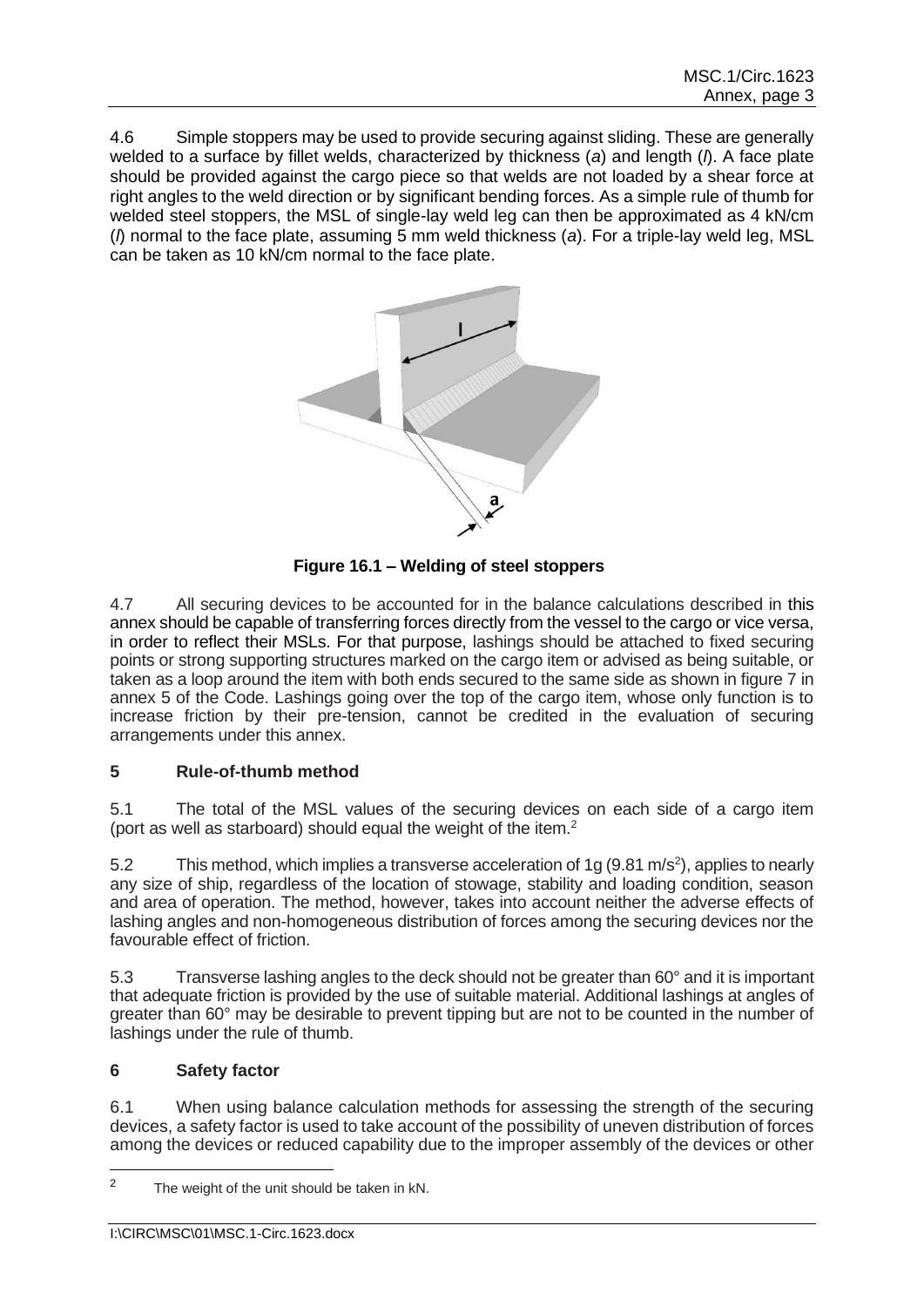reasons. This safety factor is used in the formula to derive the calculated strength (*CS*) from the MSL and shown in the relevant method used.

$$
CS = \frac{MSL}{safety factor}
$$

6.2 Notwithstanding the introduction of such a safety factor, care should be taken to use securing elements of similar material and length in order to provide a uniform elastic behaviour within the arrangement.

6.3 If securing devices of different elasticity are used in the same direction, e.g. welded bottom stoppers and fibre belts or long wire lashings, the more flexible securing devices in such an arrangement should be excluded if they, due to their elongation, do not contribute to preventing initial movement of the cargo.

# **7 Advanced calculation method**

# **7.1 Assumption of external forces**

7.1.1 External forces to a cargo item in longitudinal, transverse and vertical directions should be obtained using the formula:

$$
F_{(x,y,z)} = m \cdot a_{(x,y,z)} + F_{w(x,y)} + F_{s(x,y)}
$$

where

$$
T_{(x,y,z)} = m \cdot a_{(x,y,z)} + F_{w(x,y)} + F_{s(x,y)}
$$

 $F_{(x,y,z)} =$  longitudinal, transverse and vertical forces  $m =$  mass of the item  $a_{(x,y,z)} =$  longitudinal, transverse and vertical accelerations (see table 2 below)  $F_{w(x,y)} =$  longitudinal and transverse forces by wind pressure

 $F_{s(x,y)}$  = longitudinal and transverse forces by sea sloshing.

The basic acceleration data are presented in table 2.

# **Table 2 – Basic acceleration data**

|                                                | Transverse acceleration $a_v$ in m/s <sup>2</sup> |  |  |  |  |                                     |  |  |  |  |  | Longitudinal<br>acceleration $a_x$<br>in $m/s^2$ |
|------------------------------------------------|---------------------------------------------------|--|--|--|--|-------------------------------------|--|--|--|--|--|--------------------------------------------------|
| on deck, high                                  |                                                   |  |  |  |  | 7.1 6.9 6.8 6.7 6.7 6.8 6.9 7.1 7.4 |  |  |  |  |  | 3.8                                              |
| on deck, low                                   | 6.5 6.3 6.1 6.1 6.1 6.1 6.3 6.5 6.7               |  |  |  |  |                                     |  |  |  |  |  |                                                  |
| 'tween-deck                                    | 5.9 5.6 5.5 5.4 5.4 5.5 5.6 5.9 6.2               |  |  |  |  |                                     |  |  |  |  |  |                                                  |
| lower hold                                     |                                                   |  |  |  |  | 5.5 5.3 5.1 5.0 5.0 5.1 5.3 5.5 5.9 |  |  |  |  |  | 1.5                                              |
| $0.2$ 0.3 0.4 0.5 0.6 0.7 0.8 0.9              |                                                   |  |  |  |  |                                     |  |  |  |  |  |                                                  |
| Vertical acceleration $az$ in m/s <sup>2</sup> |                                                   |  |  |  |  |                                     |  |  |  |  |  |                                                  |
| 7.6 6.2 5.0 4.3 4.3 5.0 6.2 7.6 9.2            |                                                   |  |  |  |  |                                     |  |  |  |  |  |                                                  |

Remarks:

The given transverse acceleration figures include components of gravity, pitch and heave parallel to the deck. The given vertical acceleration figures do not include the static weight component.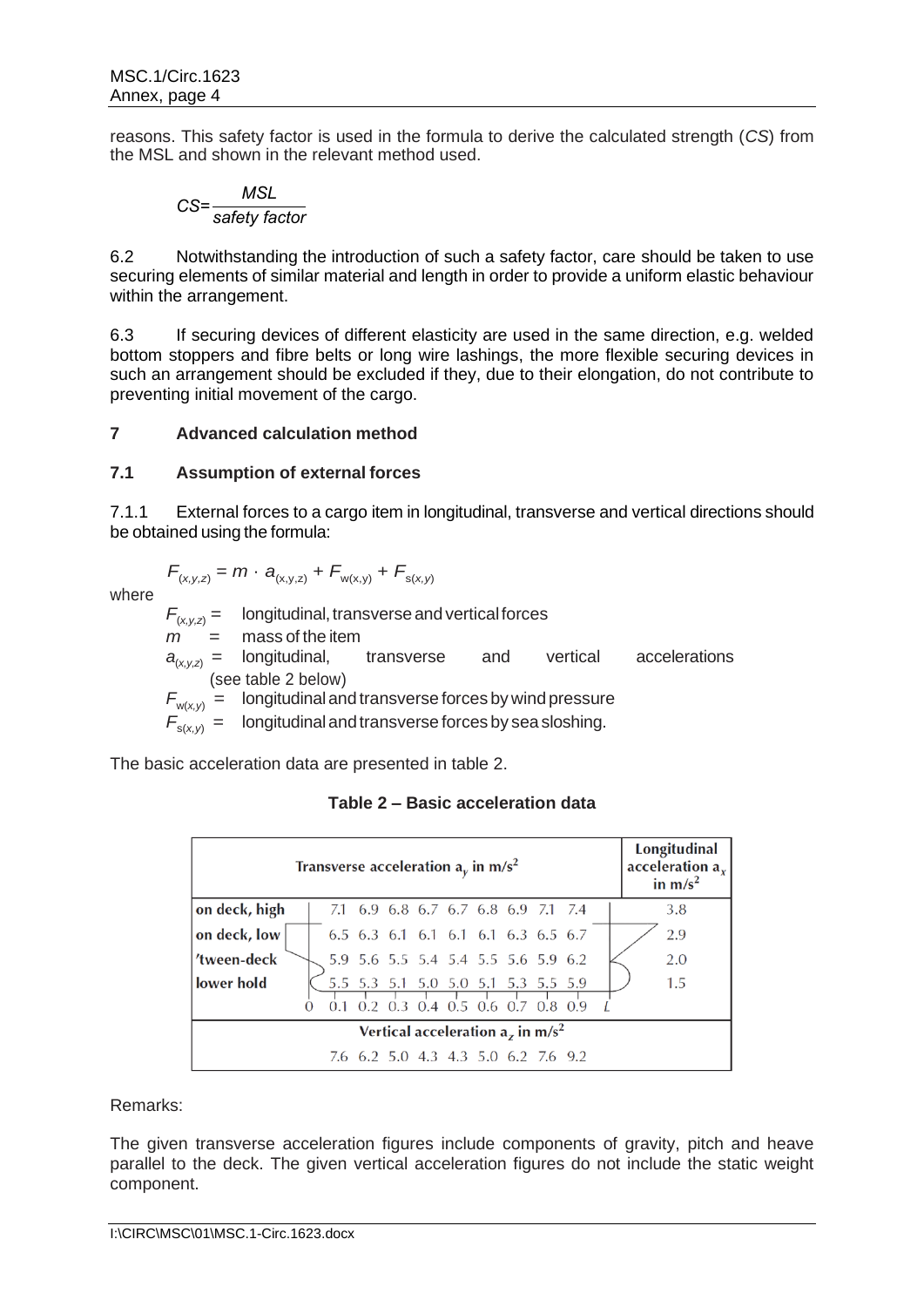7.1.2 The basic acceleration data are to be considered as valid under the following operational conditions:<sup>3</sup>

- .1 operation in unrestricted area;
- .2 operation during the whole year;
- .3 length of ship is 100 m;
- .4 service speed is 15 knots; and
- .5 *B*/*GM* ≥ 13 (*B* = moulded breadth of ship, *GM* = metacentric height).

7.1.3 For operation in a restricted area, reduction factors for accelerations may be considered, taking into account the season of the year, the accuracy of the weather forecast affecting the wave heights during the intended voyage and the duration of the voyage. Restricted area means any sea area in which the weather can be forecast for the entire sea voyage or shelter can be found during the voyage.

7.1.4 Reduction factors,  $f_R$ , may be applied to significant wave heights<sup>4</sup>,  $H_s$ , not exceeding 12 m for the design of securing arrangements in any of the following cases:

- .1 The required securing arrangement is calculated for the maximum expected 20-year significant wave height in a particular restricted area and the cargo is always secured according to the designed arrangement when operating in that area.
- .2 The maximum significant wave height that a particular securing arrangement can withstand is calculated and the vessel is limited to operating only in significant wave heights up to the maximum calculated. Procedures for ensuring that any operational limitation is not exceeded should be developed and followed and documented in the ship's approved Cargo Securing Manual.
- .3 Required securing arrangements are designed for different significant wave heights and the securing arrangement is selected according to the maximum expected wave height for each voyage for which an accurate weather forecast is available. Thus, the duration of the voyage should not exceed 72 hours or a duration as accepted by the Administration.

7.1.5 The basic acceleration data in table 2 may be multiplied by the following reduction factor:

 $f_R = 1 - (H_s - 13)^2 / 240$ , where  $H_s$  is:

- .1 the maximum expected 20-year significant wave height in the area according to ocean wave statistics; or
- .2 the maximum predicted significant wave height on which the operational limitations are based; or

<sup>&</sup>lt;sup>3</sup> The acceleration values in table 2 are calculated according to the guidance formulae for acceleration components in the IGC Code (resolution MSC.5(48)) and reduced to a probability level of 25 days.

<sup>&</sup>lt;sup>4</sup> Arithmetic mean of the highest one third of waves measured from trough to crest.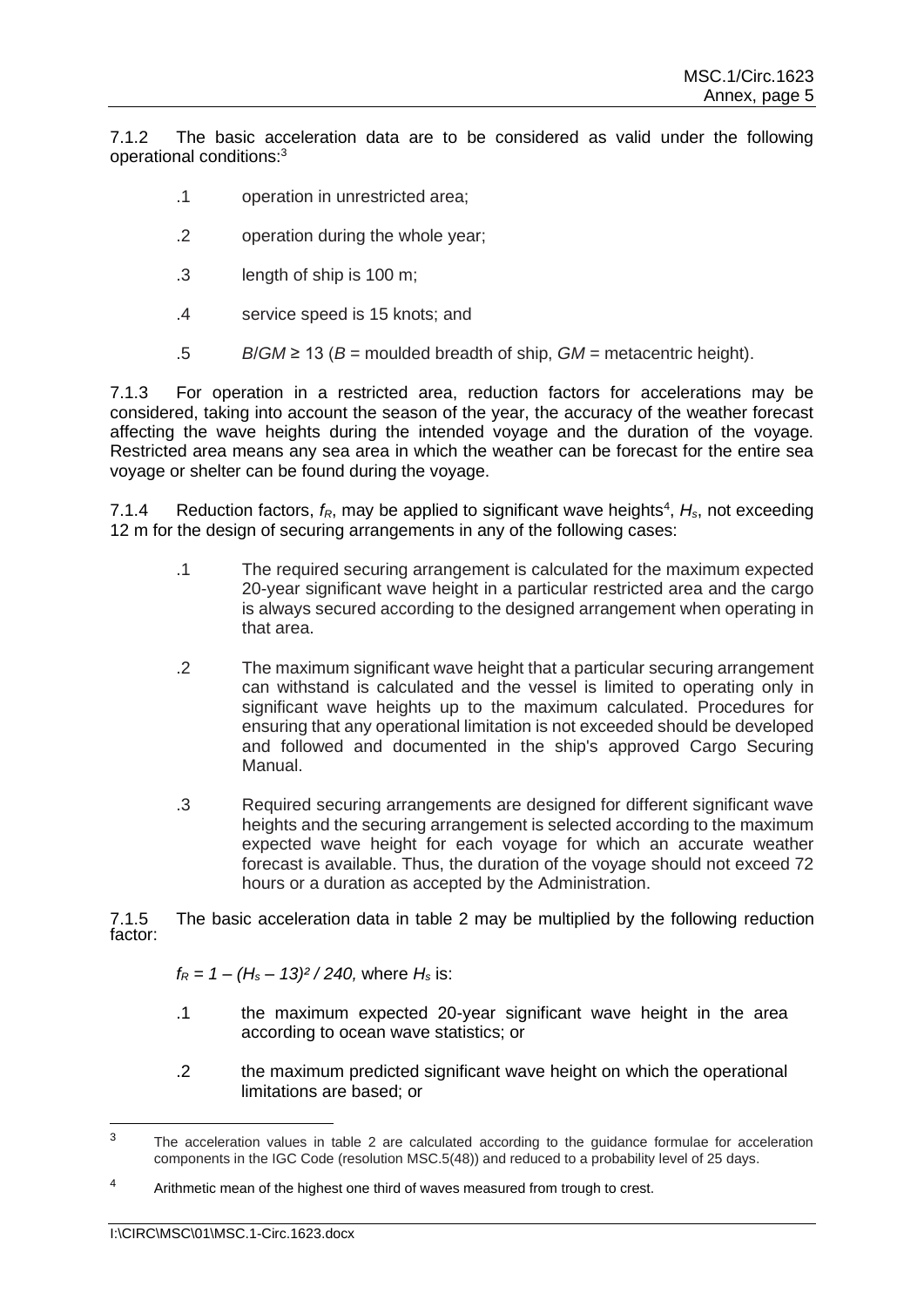.3 for voyages not exceeding 72 hours the maximum predicted significant wave height according to weather forecasts.

7.1.6 When weather-dependent lashing is applied, operational procedures for the following activities should be developed, followed and documented in the ship's approved Cargo Securing Manual, or otherwise included in the ship's safety management system:

- .1 decision on the level of cargo securing based on the length of the voyage and the weather forecast;
- .2 communication to all concerned parties of the decided level of cargo securing for the intended voyage;
- .3 execution and supervision of appropriate cargo securing efforts in accordance with the Cargo Securing Manual; and
- .4 monitoring of environmental conditions and ship motions to ensure that the applied level of cargo securing is not exceeded.

7.1.7 For ships of a length other than 100 m and a service speed other than 15 knots, the acceleration figures should be multiplied by a correction factor given in table 3.

| Length (m) | 50   | 60   | 70   | 80   | 90   | 100  | 120  | 140  | 160  | 180  | 200  |
|------------|------|------|------|------|------|------|------|------|------|------|------|
| Speed (kn) |      |      |      |      |      |      |      |      |      |      |      |
| 9          | 1.20 | 1.09 | 1.00 | 0.92 | 0.85 | 0.79 | 0.70 | 0.63 | 0.57 | 0.53 | 0.49 |
| 12         | 1.34 | 1.22 | 1.12 | 1.03 | 0.96 | 0.90 | 0.79 | 0.72 | 0.65 | 0.60 | 0.56 |
| 15         | 1.49 | 1.36 | 1.24 | 1.15 | 1.07 | 1.00 | 0.89 | 0.80 | 0.73 | 0.68 | 0.63 |
| 18         | 1.64 | 1.49 | 1.37 | 1.27 | 1.18 | 1.10 | 0.98 | 0.89 | 0.82 | 0.76 | 0.71 |
| 21         | 1.78 | 1.62 | 1.49 | 1.38 | 1.29 | 1.21 | 1.08 | 0.98 | 0.90 | 0.83 | 0.78 |
| 24         | 1.93 | 1.76 | 1.62 | 1.50 | 1.40 | 1.31 | 1.17 | 1.07 | 0.98 | 0.91 | 0.85 |

**Table 3 – Correction factors for length and service speed**

7.1.8 For length/speed combinations not directly tabulated, the following formula may be used to obtain the correction factor with  $v =$  speed in knots and  $L =$  length between perpendiculars in metres:

correction factor = (*0.345∙ v*⁄√*L* )*+* (*58.62∙L-1034.5*) *L 2* ⁄

This formula should not be used for ship lengths less than 50 m or more than 300 m.

In addition, for ships with *B*/*GM* less than 13, the transverse acceleration figures should be multiplied by the correction factor given in table 4.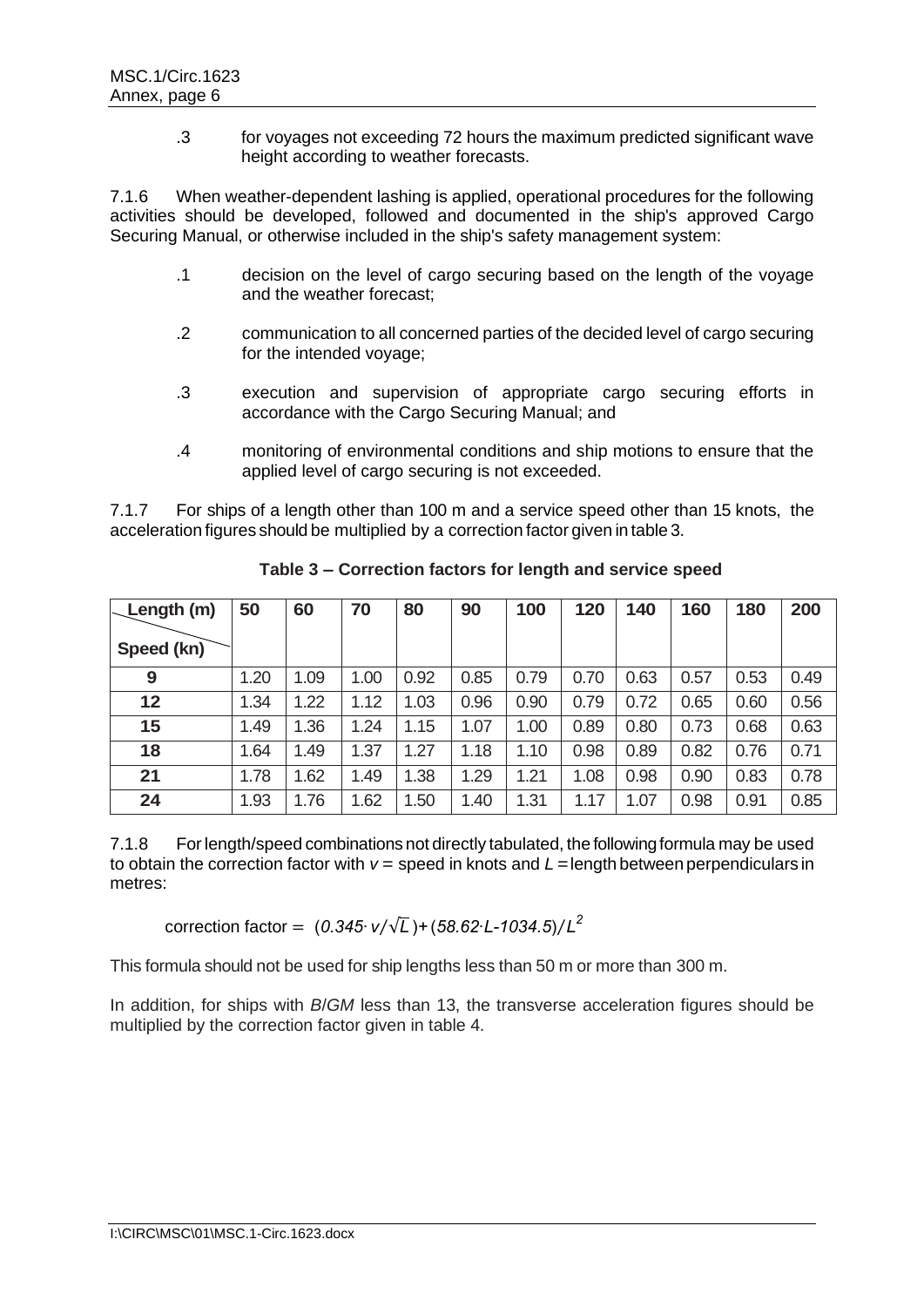| <b>B/GM</b>   | 3    | 4    | C   | 6   |     |         | 9   | 10   |     | 12   | $13$ or<br>above |
|---------------|------|------|-----|-----|-----|---------|-----|------|-----|------|------------------|
| on deck, high | 2.64 | 2.28 | .98 | .74 | .56 | .40     |     | 19   |     | .05  | 1.00             |
| on deck, low  | 2.18 | 1.93 | .72 | .55 | .42 | .30     |     | 14   | .09 | 1.04 | 1.00             |
| tween deck    | 1.62 | .51  | .41 | .33 | .26 | 19<br>1 | .14 | 1.09 | 06  | 1.03 | 1.00             |
| lower hold    | .24  | .23  | .20 | .18 | 15  | 12      | .09 | .06  | .04 | 1.02 | 1.00             |

# **Table 4 – Correction factors for B/GM**

- 7.1.9 The following should be observed:
	- .1 In the case of marked roll resonance with amplitudes above  $\pm 30^\circ$ , the given figures of transverse acceleration may be exceeded. Effective measures should be taken to avoid this condition.
	- .2 In the case of heading into the seas at high speed with marked slamming impacts, the given figures of longitudinal and vertical acceleration may be exceeded. An appropriate reduction of speed should beconsidered.
	- .3 In the case of running before large stern or quartering seas with a stability which does not amply exceed the accepted minimum requirements, large roll amplitudes must be expected with transverse accelerations greater than the figures given. An appropriate change of heading should be considered.
	- .4 Forces by wind and sea to cargo items above the weather deck should be accounted for by a simple approach:
		- .1 force by wind pressure  $= 1$  kN per m<sup>2</sup>
		- .2 force by sea sloshing  $= 1 \text{ kN per m}^2$
	- .5 The wind force may be reduced by the same principles as the accelerations, i.e. multiplying it with a reduction factor, *fR*, based on the expected significant wave height.
	- .6 Sloshing by sea can induce forces much greater than the figure given above. This figure should be considered as remaining unavoidable after adequate measurestopreventovercomingseas.
	- .7 Sea sloshing forces need only be applied to a height of deck cargo up to 2 m above the weather deck or hatch top.
	- .8 For voyages in a restricted area and with forecast wave heights for which no sea sloshing is expected, sea sloshing forces may be neglected.

# **7.2 Balance of forces and moments**

- 7.2.1 The balance calculation should preferably be carried out for:
	- .1 transverse sliding in port and starboard directions;
	- .2 transverse tipping in port and starboard directions; and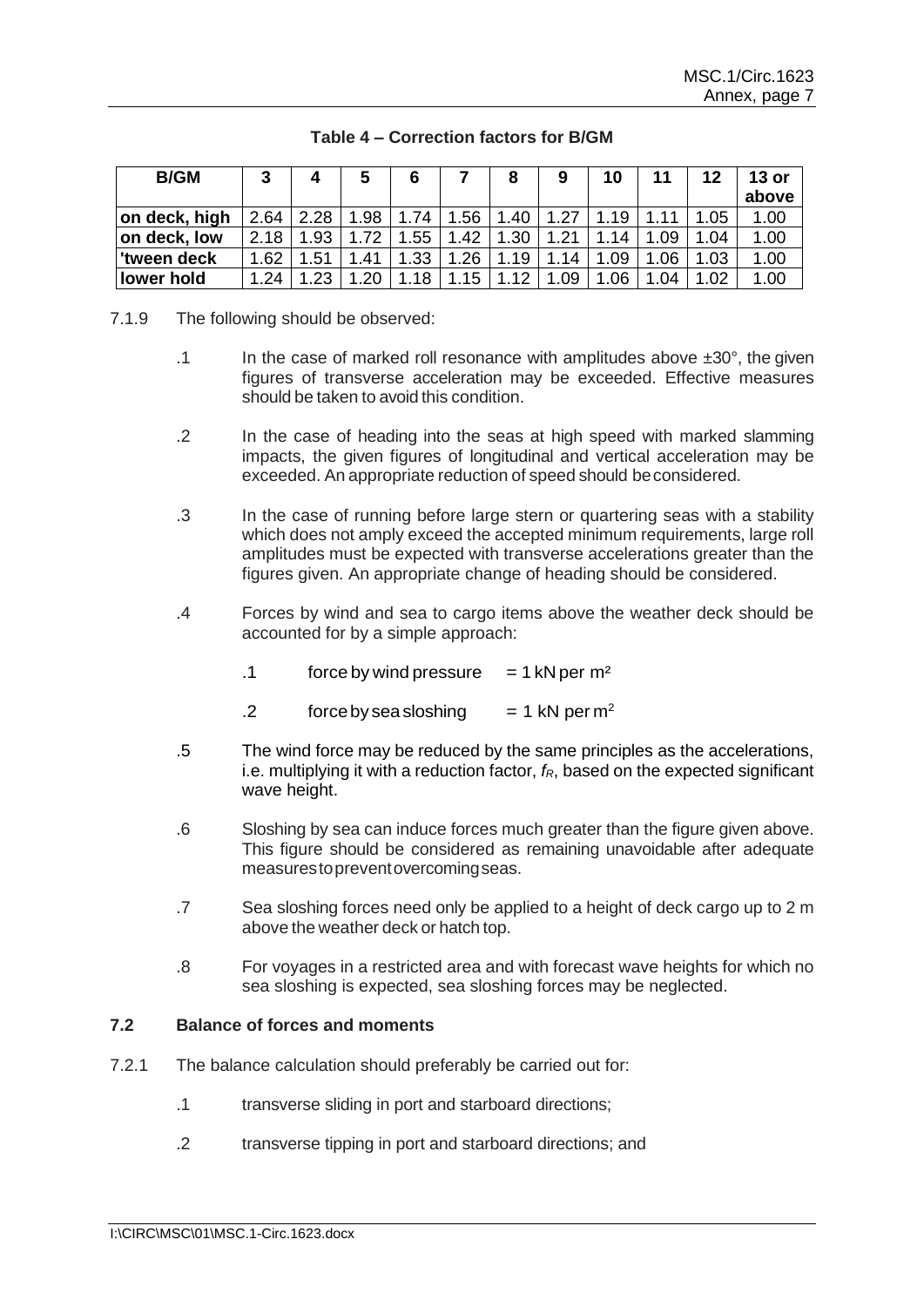.3 longitudinal sliding under conditions of reduced friction in forward and aft directions.

7.2.2 In the case of symmetrical securing arrangements, one appropriate calculation for each case above is sufficient.

7.2.3 Friction contributes towards prevention of sliding. The following friction coefficients (*μ*) should be applied.

| <b>Materials in contact</b>  | Friction coefficient $(\mu)$ |
|------------------------------|------------------------------|
| Timber-timber, wet or dry    | 0.4                          |
| Steel-timber or steel-rubber | 0.3                          |
| Steel-steel, dry             | በ 1                          |
| Steel-steel, wet             | ስ በ                          |

**Table 5 – Friction coefficients**

A friction increasing material or deck coating with higher friction coefficients may be used assuming a certified conservative friction coefficient and the endurable shear stress of the material under repeated loads, as they occur in heavy weather at sea. The applicability of these data should be reviewed with due consideration of the prevailing conditions in terms of moisture, dust, greasy dirt, frost, ice or snow as well as the local pressure applied (weight per area) to the material. Specific advice on this matter as well as instructions for maintenance of coatings should be included in the ship's Cargo Securing Manual, if appropriate.

# **7.2.4 Transverse sliding**

7.2.4.1 The balance calculation should meet the following condition (see also figure 17):

$$
F_y \leq \mu \cdot m \cdot g + CS_1 \cdot f_1 + CS_2 \cdot f_2 + \dots + CS_n \cdot f_n
$$

*Where*:

*n* is the number of lashings being calculated

- $F_V$  is transverse force from load assumption (kN)
- *μ* is frictioncoefficient
- *m* is mass of the cargo item (t)
- is gravity acceleration of earth =  $9.81 \text{ m/s}^2$

*CS* is calculated strength of transverse securing devices (kN)

$$
CS = \frac{MSL}{1.5}
$$

*f* is a function of *μ* and the vertical securing angle *α* (see table 6).

7.2.4.2 A vertical securing angle *α* greater than 60° will reduce the effectiveness of this particular securing device in respect to sliding of the item. Disregarding of such devices from the balance of forces should be considered, unless the necessary load is gained by the imminent tendency to tipping or by a reliable pre-tensioning of the securing device and maintaining the pre-tension throughout the voyage.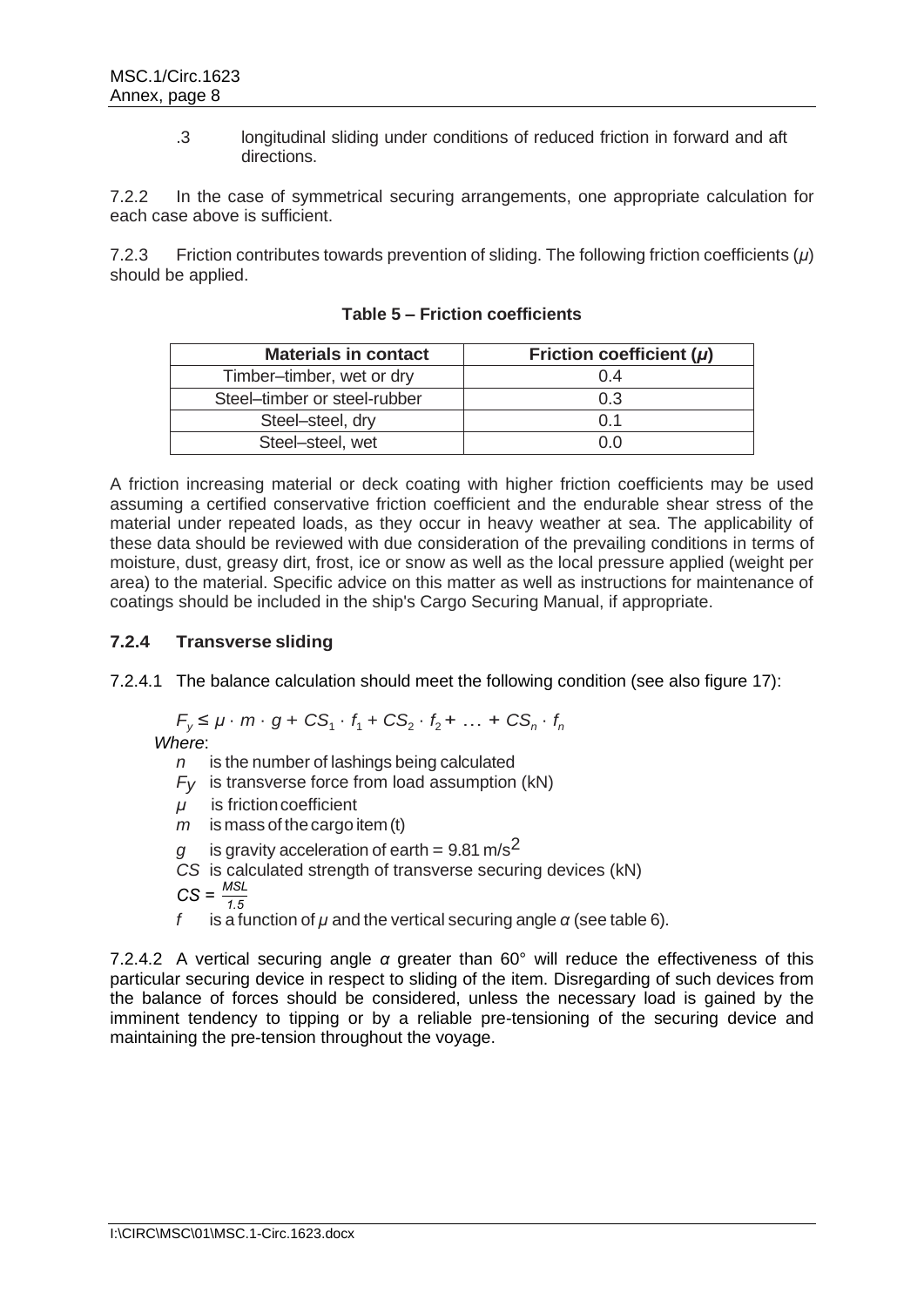7.2.4.3 Any horizontal securing angle, i.e. deviation from the transverse direction, should not exceed 30°, otherwise an exclusion of this securing device from the transverse sliding balance should be considered.



**Figure 17 – Balance of transverse forces**

| Table 6 – f values as a function of $\alpha$ and $\mu$ |
|--------------------------------------------------------|
|--------------------------------------------------------|

| α   |      |      | $-30^{\circ}$ $ -20^{\circ}$ $ -10^{\circ}$ $ $ | $\mathbf{0}^{\circ}$ | $10^{\circ}$             | $20^\circ$ | $30^\circ$ | $40^\circ$ | $50^\circ$                                                                                | $60^\circ$                                     | $70^\circ$              | $80^\circ$ | $90^\circ$ |
|-----|------|------|-------------------------------------------------|----------------------|--------------------------|------------|------------|------------|-------------------------------------------------------------------------------------------|------------------------------------------------|-------------------------|------------|------------|
| 0.3 | 0.72 | 0.84 | 0.93                                            | 1.00                 |                          |            |            |            | $\vert 1.04 \vert 1.04 \vert 1.02 \vert 0.96 \vert 0.87 \vert 0.76 \vert 0.62 \vert 0.47$ |                                                |                         |            | 0.30       |
| 0.1 | 0.82 | 0.91 | 0.97                                            | 1.00                 | 1.00                     |            |            |            | 0.97 0.92 0.83 0.72 0.59                                                                  |                                                | $\vert 0.44 \vert 0.27$ |            | 0.10       |
| 0.0 | 0.87 | 0.94 | 0.98                                            | 1.00                 | 0.98 0.94 0.87 0.77 0.64 |            |            |            |                                                                                           | $\vert 0.50 \vert \vert 0.34 \vert 0.17 \vert$ |                         |            | 0.00       |

Remark*: f* = *μ* · sin *α* + cos *α*

7.2.4.4 As an alternative to using table 6 to determine the forces in a securing arrangement, the method outlined in paragraph 7.3 can be used to take account of transverse and longitudinal components of lashing forces.

# **7.2.5 Transverse tipping**

This balance calculation should meet the following condition (see also figure 18):

*F*<sub>*y*</sub> ⋅ *a* ≤ *b* ⋅ *m* ⋅ *g* + *CS*<sub>1</sub> ⋅ *c*<sub>1</sub> + *CS*<sub>2</sub> ⋅ *c*<sub>2</sub> + … + *CS*<sub>*n*</sub> ⋅ *c*<sub>*n*</sub> where  $F_{y}$ , *m, g, CS, n* are as explained under 7.2.1

- *a* is lever-arm of tipping (m) (see figure 18)
- *b* is lever-arm of stableness (m) (see figure 18)
- *c* is lever-arm of securing force (m) (see figure 18)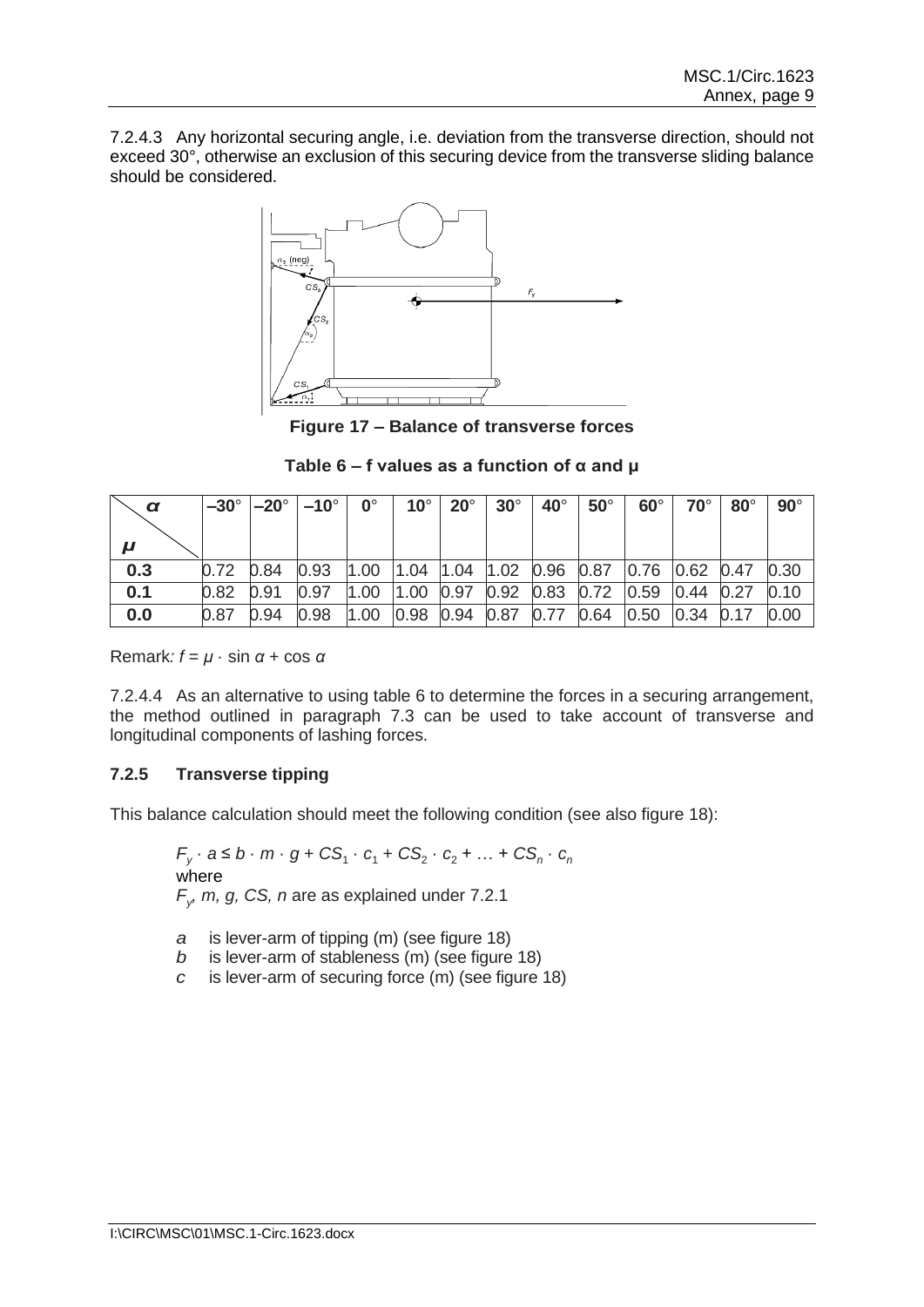

**Figure 18 – Balance of transverse moments**

# **7.2.6 Longitudinal sliding**

7.2.6.1 Under normal conditions the transverse securing devices provide sufficient longitudinal components to prevent longitudinal sliding. If in doubt, a balance calculation should meet the following condition:

$$
F_x \leq \mu \cdot (m \cdot g - f_z \cdot F_z) + CS_1 \cdot f_1 + CS_2 \cdot f_2 + \dots + CS_n \cdot f_n
$$
  
where

*Fx* is longitudinal force from load assumption (kN)

*μ, m, g, f, n* are as explained under 7.2.1

 $F<sub>z</sub>$  is vertical force from load assumption (kN)

*f<sup>z</sup>* is a correction factor for the vertical force, depending on friction as indicated below:

| น  |     |      |    | U.3  |      |      |
|----|-----|------|----|------|------|------|
| Iz | .20 | 0.50 | 70 | 0.80 | 0.85 | 0.90 |

7.2.6.2 *CS* is calculated strength of longitudinal securing devices (kN)

$$
CS = \frac{MSL}{1.5}
$$

Remark*:* Longitudinal components of transverse securing devices should not be assumed greater than 0.5 · *CS*.

7.2.6.3 Instead of service speed, a reduced operational speed is allowed to be used when the correction factor for length and speed is calculated according to table 3 for the correction of the longitudinal and vertical accelerations. The longitudinal acceleration calculated using table 3 in this annex should be verified by monitoring during the voyage. When necessary the speed should be further reduced in order to ensure that the calculated acceleration is not exceeded. In the Cargo Securing Manual, it should be noted that the speed has to be reduced in heavy head seas to avoid longitudinal shifting of cargo. It should also be noted for which speed the accelerations in longitudinal direction have been calculated.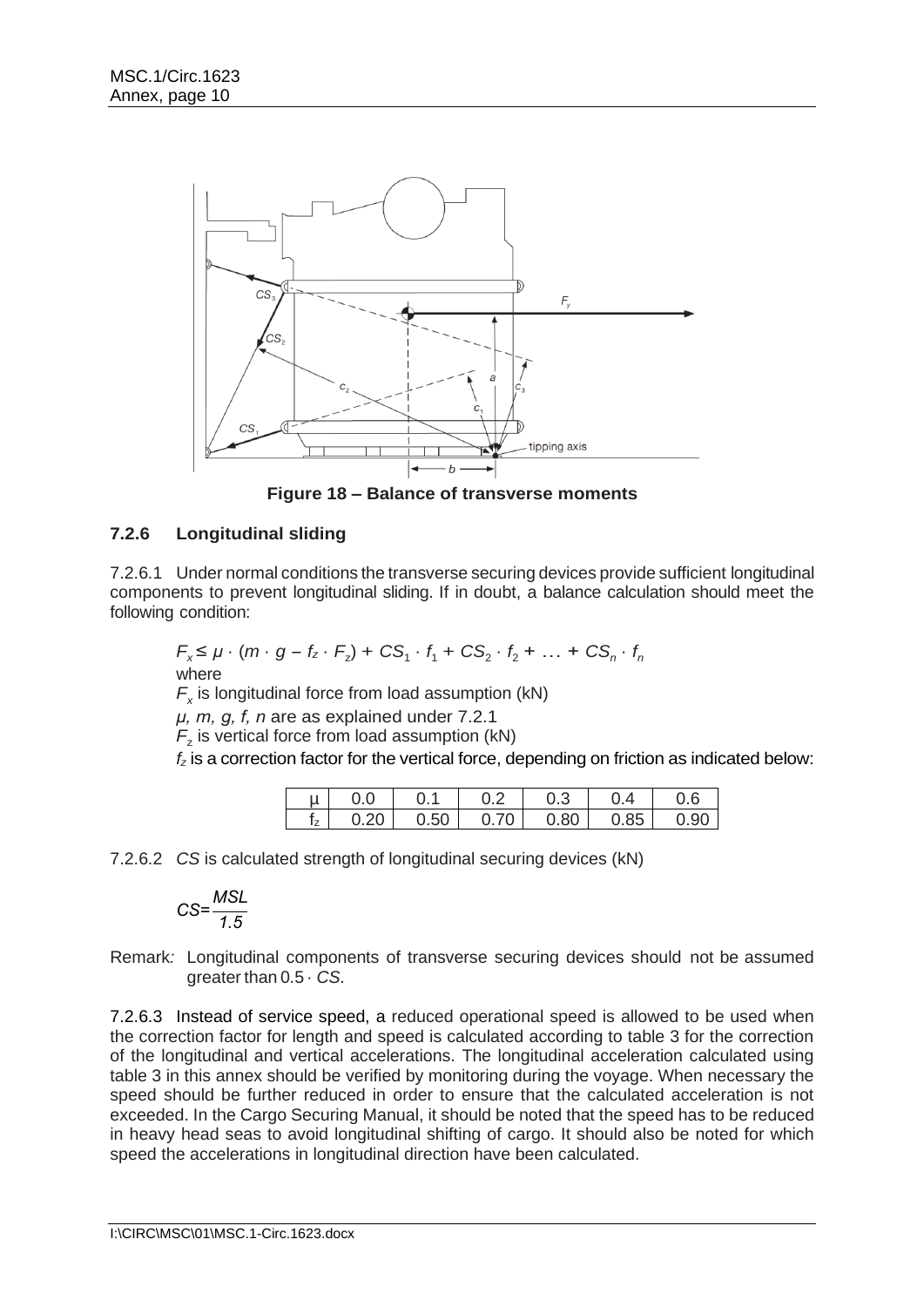Note: Correction factors for speeds less than the service speed are not allowed for the correction of transverse accelerations.

# **7.2.7 Calculated example**

A calculated example for this method is shown in appendix 1 of annex 13.

### **7.3 Balance of forces – alternative method**

7.3.1 The balance of forces described in paragraph 7.2.4 and 7.2.6 will normally furnish a sufficiently accurate determination of the adequacy of the securing arrangement. However, this alternative method allows a more precise consideration of horizontal securing angles.

7.3.2 Securing devices usually do not have a pure longitudinal or transverse direction in practice but have an angle *β* in the horizontal plane. This horizontal securing angle *β* is defined in this annex as the angle of deviation from the transverse direction. The angle *β* is to be scaled in the quadrantal mode, i.e. between 0° and 90°.



**Figure 19 – Definition of the vertical and horizontal securing angles α and β**

7.3.3 A securing device with an angle *β* develops securing effects both in longitudinal and transverse direction, which can be expressed by multiplying the calculated strength *CS* with the appropriate values of  $f_\mathsf{x}$  or  $f_\mathsf{y}.$  The values of  $f_\mathsf{x}$  and  $f_\mathsf{y}$  can be obtained from table 7.

7.3.4 Table 7 consists of five sets of figures, one each for the friction coefficients  $\mu = 0.4$ , 0.3, 0.2, 0.1 and 0. Each set of figures is obtained by using the vertical angle  $\alpha$  and horizontal angle *β*. The value of *f x* is obtained when entering the table with *β* from the right while *f y* is obtained when entering with *β* from the left, using the nearest tabular value for *α* and *β*. Interpolation is not required but may be used.

The balance calculations are made in accordance with the following formulae:

Transverse sliding:  $F_y \leq \mu \cdot m \cdot g + f_{y1} \cdot CS_1 + ... + f_{yn} \cdot CS_n$ Longitudinal sliding:  $F_x \leq \mu \cdot (m \cdot g - f_z \cdot F_z) + f_{x1} \cdot CS_1 + ... + f_{xn} \cdot CS_n$ Transverse tipping:  $F_y \cdot a \le b \cdot m \cdot g + 0.9 \cdot (CS_1 \cdot c_1 + CS_2 \cdot c_2 + ... + CS_n \cdot c_n)$ 

# **Caution:**

Securing devices which have a vertical angle *α* of less than 45° in combination with horizontal angle *β* greater than 45° should not be used in the balance of transverse tipping in the above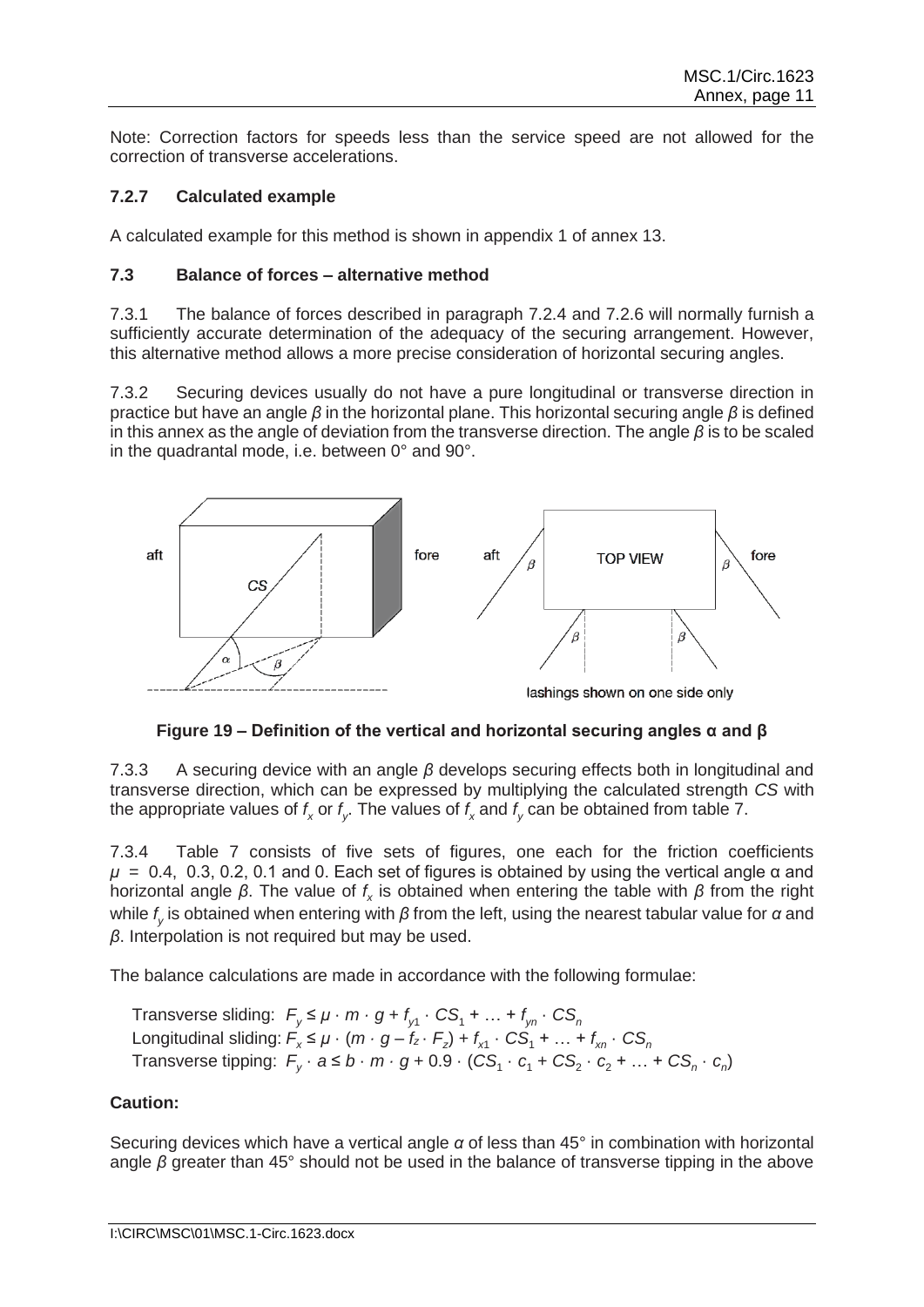formula. All symbols used in these formulae have the same meaning as defined in paragraph 7.2 except *f <sup>y</sup>* and *f x* , obtained from table 7, and *CS* is as follows:

$$
CS = \frac{MSL}{1.35}
$$

A calculated example for this method is shown in appendix 1 of annex 13.

**Table 7 –** *f x values and f<sup>y</sup> values as a function of α, β and μ*

**Table 7.1 for μ = 0.4**

| $\beta$ for      |       |                  |                   |                  |           |      |      | α    |      |      |      |      |      |      | $\beta$ for |
|------------------|-------|------------------|-------------------|------------------|-----------|------|------|------|------|------|------|------|------|------|-------------|
| $f_{\rm v}$      | $-30$ | $-20$            | $-10$             | 0                | 10        | 20   | 30   | 40   | 45   | 50   | 60   | 70   | 80   | 90   | $f_{\chi}$  |
| $\boldsymbol{0}$ | 0.67  | 0.80             | 0.92              | 1.00             | 1.05      | 1.08 | 1.07 | 1.02 | 0.99 | 0.95 | 0.85 | 0.72 | 0.57 | 0.40 | 90          |
| 10               | 0.65  | 0.79             | 0.90              | 0.98             | 1.04      | 1.06 | 1.05 | 1.01 | 0.98 | 0.94 | 0.84 | 0.71 | 0.56 | 0.40 | 80          |
| 20               | 0.61  | 0.75             | 0.86              | 0.94             | 0.99      | 1.02 | 1.01 | 0.98 | 0.95 | 0.91 | 0.82 | 0.70 | 0.56 | 0.40 | 70          |
| 30               |       | 0.55 0.68        |                   | $0.78 \mid 0.87$ | 0.92      | 0.95 | 0.95 | 0.92 | 0.90 | 0.86 | 0.78 | 0.67 | 0.54 | 0.40 | 60          |
| 40               |       | 0.46 0.58        | 0.68              | 0.77             | 0.82      | 0.86 | 0.86 | 0.84 | 0.82 | 0.80 | 0.73 | 0.64 | 0.53 | 0.40 | 50          |
| 50               | 0.36  | 0.47             | 0.56              | 0.64             | 0.70      | 0.74 | 0.76 | 0.75 | 0.74 | 0.72 | 0.67 | 0.60 | 0.51 | 0.40 | 40          |
| 60               |       | $0.23 \mid 0.33$ | 0.42              | 0.50             | 0.56 0.61 |      | 0.63 | 0.64 | 0.64 | 0.63 | 0.60 | 0.55 | 0.48 | 0.40 | 30          |
| 70               |       | 0.1010.18        | 0.27              | 0.34             | 0.41      | 0.46 | 0.50 | 0.52 | 0.52 | 0.53 | 0.52 | 0.49 | 0.45 | 0.40 | 20          |
| 80               |       | -0.05 0.03       | 0.10              | 0.17             | 0.24      | 0.30 | 0.35 | 0.39 | 0.41 | 0.42 | 0.43 | 0.44 | 0.42 | 0.40 | 10          |
| 90               |       |                  | –0.20 –0.14 –0.07 | 0.00             | 0.07      | 0.14 | 0.20 | 0.26 | 0.28 | 0.31 | 0.35 | 0.38 | 0.39 | 0.40 | $\bf{0}$    |

**Table 7.2 for μ = 0.3**

| $\beta$ for |       |                 |         |      |      |      | A    |      |      |      |      |      |      |      | $\beta$ for |
|-------------|-------|-----------------|---------|------|------|------|------|------|------|------|------|------|------|------|-------------|
| $f_{\rm v}$ | $-30$ | $-20$           | $-10$   | 0    | 10   | 20   | 30   | 40   | 45   | 50   | 60   | 70   | 80   | 90   | $f_{\chi}$  |
| 0           | 0.72  | .84<br>$\Omega$ | 0.93    | 1.00 | 1.04 | 1.04 | 1.02 | 0.96 | 0.92 | 0.87 | 0.76 | 0.62 | 0.47 | 0.30 | 90          |
| 10          | 0.70  | 0.82            | 0.92    | 0.98 | 1.02 | 1.03 | 1.00 | 0.95 | 0.91 | 0.86 | 0.75 | 0.62 | 0.47 | 0.30 | 80          |
| 20          | 0.66  | 0.78            | 0.87    | 0.94 | 0.98 | 0.99 | 0.96 | 0.91 | 0.88 | 0.83 | 0.73 | 0.60 | 0.46 | 0.30 | 70          |
| 30          | 0.60  | 0.71            | 0.80    | 0.87 | 0.90 | 0.92 | 0.90 | 0.86 | 0.82 | 0.79 | 0.69 | 0.58 | 0.45 | 0.30 | 60          |
| 40          | 0.51  | 0.62            | 0.70    | 0.77 | 0.81 | 0.82 | 0.81 | 0.78 | 0.75 | 0.72 | 0.64 | 0.54 | 0.43 | 0.30 | 50          |
| 50          | 0.41  | 0.50            | 0.58    | 0.64 | 0.69 | 0.71 | 0.71 | 0.69 | 0.67 | 0.64 | 0.58 | 0.50 | 0.41 | 0.30 | 40          |
| 60          | 0.28  | 0.37            | 0.44    | 0.50 | 0.54 | 0.57 | 0.58 | 0.58 | 0.57 | 0.55 | 0.51 | 0.45 | 0.38 | 0.30 | 30          |
| 70          | 0.15  | 0.22            | 0.28    | 0.34 | 0.39 | 0.42 | 0.45 | 0.45 | 0.45 | 0.45 | 0.43 | 0.40 | 0.35 | 0.30 | 20          |
| 80          | 0.00  | 0.06            | 0.12    | 0.17 | 0.22 | 0.27 | 0.30 | 0.33 | 0.33 | 0.34 | 0.35 | 0.34 | 0.33 | 0.30 | 10          |
| 90          |       | -0.15 –0.10     | $-0.05$ | 0.00 | 0.05 | 0.10 | 0.15 | 0.19 | 0.21 | 0.23 | 0.26 | 0.28 | 0.30 | 0.30 | 0           |

**Table 7.3 for μ = 0.2**

| $\beta$ for |             |                  |       |               |                                 |      | Α                                                                        |                             |    |           |                                                                              |                  |                    |      | $\beta$ for |
|-------------|-------------|------------------|-------|---------------|---------------------------------|------|--------------------------------------------------------------------------|-----------------------------|----|-----------|------------------------------------------------------------------------------|------------------|--------------------|------|-------------|
| $f_{\rm v}$ | $-30$       | $-20$            | $-10$ |               | 10                              | 20   | 30                                                                       | 40                          | 45 | 50        | 60                                                                           | 70               | 80                 | 90   | $f_{\chi}$  |
| $\bf{0}$    | $0.77$ 0.87 |                  |       | $0.95$   1.00 | 1.02                            | 1.01 | 0.97                                                                     | 0.89                        |    | 0.85 0.80 | 0.67                                                                         | 0.53             | 0.37               | 0.20 | 90          |
| 10          |             | 0.7510.86        |       |               | $0.94 \mid 0.98 \mid 1.00 \mid$ |      | $0.99$   0.95   0.88   0.84   0.79                                       |                             |    |           | 0.67                                                                         | $0.52 \mid 0.37$ |                    | 0.20 | 80          |
| 20          | 0.7110.81   |                  |       |               | $0.89$   0.94   0.96            |      | $\vert$ 0.95 $\vert$ 0.91 $\vert$ 0.85 $\vert$ 0.81 $\vert$ 0.76 $\vert$ |                             |    |           | 0.64                                                                         | 0.51             | $\vert 0.36 \vert$ | 0.20 | 70          |
| 30          |             | $0.65$ $ 0.75 $  |       |               | $0.82$   0.87   0.89            |      | $0.88$   0.85   0.79   0.75   0.71                                       |                             |    |           | 0.61                                                                         |                  | $0.48$ 0.35        | 0.20 | 60          |
| 40          |             | $0.56$ $0.65$    |       |               | $0.72$   0.77   0.79            |      | $0.79$   0.76   0.72   0.68   0.65                                       |                             |    |           | $0.56$ $0.45$ $0.33$ $ $                                                     |                  |                    | 0.20 | 50          |
| 50          |             | $0.46 \mid 0.54$ |       |               | $0.60$   0.64   0.67            | 0.67 |                                                                          | $0.66$   0.62   0.60   0.57 |    |           | $0.49 \mid 0.41$                                                             |                  | 0.31               | 0.20 | 40          |
| 60          |             | $0.33$   0.40    |       |               |                                 |      |                                                                          |                             |    |           | $0.46$   0.50   0.53   0.54   0.53   0.51   0.49   0.47   0.42   0.36   0.28 |                  |                    | 0.20 | 30          |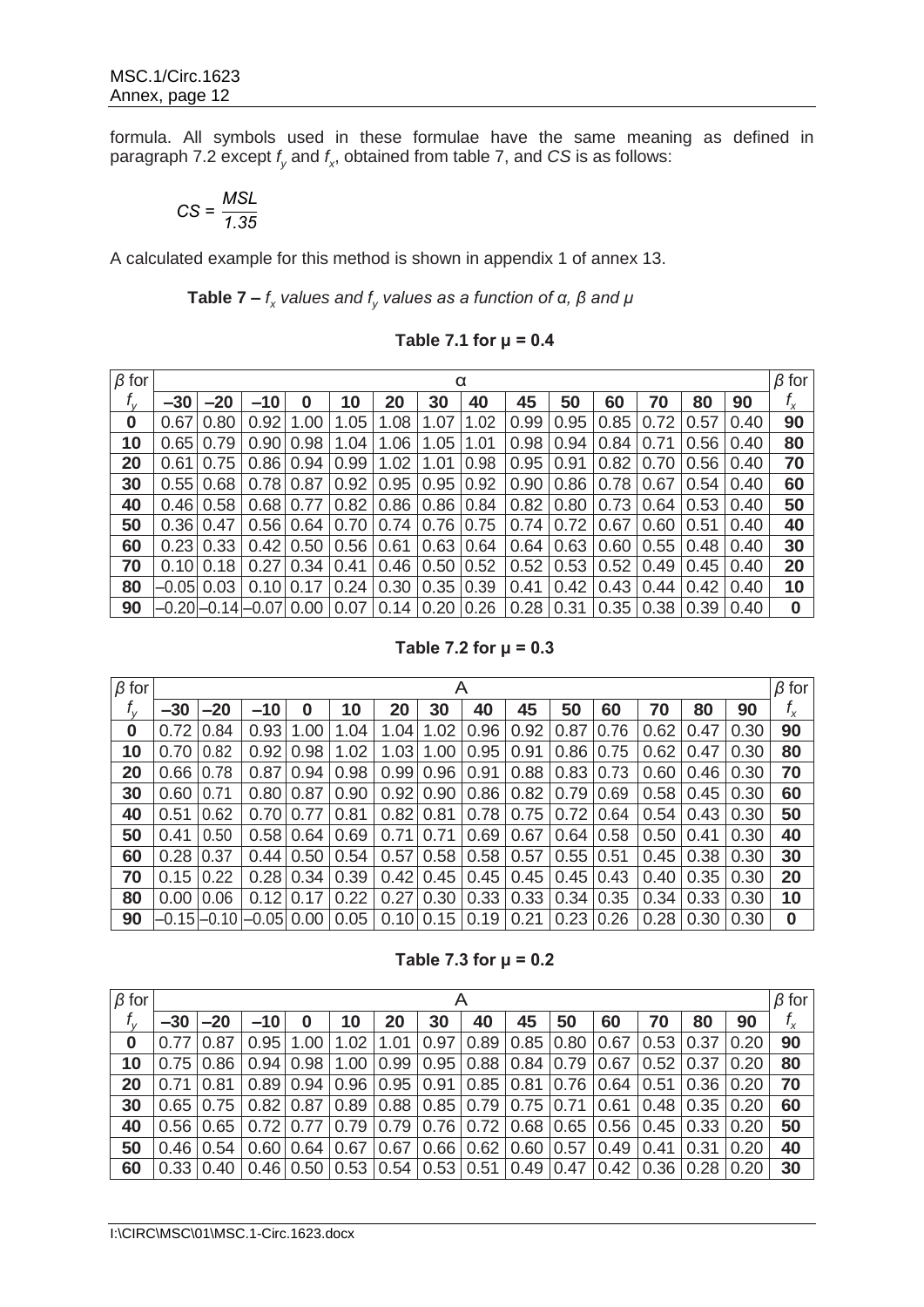| $\beta$ for |                                                                                                                                                                   |                                                                                                   |  |  |                                                                                                                            |  |       |    | $\beta$ for |    |    |    |    |     |            |
|-------------|-------------------------------------------------------------------------------------------------------------------------------------------------------------------|---------------------------------------------------------------------------------------------------|--|--|----------------------------------------------------------------------------------------------------------------------------|--|-------|----|-------------|----|----|----|----|-----|------------|
|             |                                                                                                                                                                   | $-30$ $ -20$ $ -10$ 0 10                                                                          |  |  |                                                                                                                            |  | 20 30 | 40 | 145         | 50 | 60 | 70 | 80 | 190 | $f_{\chi}$ |
| 70          | $\vert 0.20 \vert 0.25 \vert 0.30 \vert 0.34 \vert 0.37 \vert 0.39 \vert 0.40 \vert 0.39 \vert 0.38 \vert 0.37 \vert 0.34 \vert 0.30 \vert 0.26 \vert 0.20 \vert$ |                                                                                                   |  |  |                                                                                                                            |  |       |    |             |    |    |    |    |     | 20         |
| 80          |                                                                                                                                                                   | $0.05$   0.09   0.14   0.17   0.21   0.23   0.25   0.26   0.26   0.26   0.26   0.25   0.23   0.20 |  |  |                                                                                                                            |  |       |    |             |    |    |    |    |     | 10         |
| 90          |                                                                                                                                                                   |                                                                                                   |  |  | $\vert 0.00 \vert 0.03 \vert 0.07 \vert 0.10 \vert 0.13 \vert 0.14 \vert 0.15 \vert 0.17 \vert 0.19 \vert 0.20 \vert 0.20$ |  |       |    |             |    |    |    |    |     | $\bf{0}$   |

**Table 7.4 for μ = 0.1**

| $\beta$ for |       |                         |                  |                  |      |               | A           |      |      |                  |      |               |      |      | $\beta$ for |
|-------------|-------|-------------------------|------------------|------------------|------|---------------|-------------|------|------|------------------|------|---------------|------|------|-------------|
| $f_{\rm v}$ | $-30$ | $-20$                   | $-10$            | $\bf{0}$         | 10   | 20            | 30          | 40   | 45   | 50               | 60   | 70            | 80   | 90   | $f_{\chi}$  |
| 0           | 0.82  | 0.91                    | 0.97             | 1.00             | 1.00 | 0.97          | 0.92        | 0.83 | 0.78 | 0.72             | 0.59 | 0.44          | 0.27 | 0.10 | 90          |
| 10          | 0.80  | 0.89                    | 0.95             | 0.98             | 0.99 | 0.96          | 0.90        | 0.82 | 0.77 | 0.71             | 0.58 | 0.43          | 0.27 | 0.10 | 80          |
| 20          | 0.76  | 0.85                    | 0.91             | 0.94             | 0.94 | 0.92          | 0.86        | 0.78 |      | $0.74 \mid 0.68$ |      | $0.56$   0.42 | 0.26 | 0.10 | 70          |
| 30          | 0.70  | 0.78                    | $0.84 \mid 0.87$ |                  | 0.87 | 0.85          | 0.80        | 0.73 |      | $0.68$ 0.63      |      | $0.52$   0.39 | 0.25 | 0.10 | 60          |
| 40          | 0.61  | 0.69                    |                  | $0.74 \mid 0.77$ | 0.77 | 0.75          | 0.71        | 0.65 | 0.61 | 0.57             | 0.47 | 0.36          | 0.23 | 0.10 | 50          |
| 50          | 0.51  | 0.57                    |                  | $0.62 \mid 0.64$ |      | $0.65$   0.64 | 0.61        | 0.56 |      | $0.53 \mid 0.49$ | 0.41 | 0.31          | 0.21 | 0.10 | 40          |
| 60          | 0.38  | 0.44                    |                  | $0.48 \mid 0.50$ | 0.51 | 0.50          | 0.48        | 0.45 | 0.42 | 0.40             | 0.34 | 0.26          | 0.19 | 0.10 | 30          |
| 70          | 0.25  | 0.29                    |                  | $0.32 \mid 0.34$ | 0.35 | 0.36          | 0.35        | 0.33 | 0.31 | 0.30             | 0.26 | 0.21          | 0.16 | 0.10 | 20          |
| 80          | 0.10  | 0.13                    |                  | $0.15 \mid 0.17$ | 0.19 | 0.20          | 0.20        | 0.20 | 0.19 | 0.19             | 0.17 | 0.15          | 0.13 | 0.10 | 10          |
| 90          |       | –0.05 –0.03 –0.02  0.00 |                  |                  |      | $0.02$   0.03 | 0.05   0.06 |      | 0.07 | 0.08             | 0.09 | 0.09          | 0.10 | 0.10 | $\bf{0}$    |

**Table 7.5 for μ = 0.0**

| $\beta$ for |                                                                      |           |                 |                            |      |                                      | A                    |      |      |      |                                                                |      |                                   |      | $\beta$ for |
|-------------|----------------------------------------------------------------------|-----------|-----------------|----------------------------|------|--------------------------------------|----------------------|------|------|------|----------------------------------------------------------------|------|-----------------------------------|------|-------------|
| $f_{\rm v}$ | $-30$                                                                | $-20$     | $-10$           | 0                          | 10   | 20                                   | 30                   | 40   | 45   | 50   | 60                                                             | 70   | 80                                | 90   | $f_{\chi}$  |
| 0           | 0.87                                                                 | 0.94      | 0.98            | 1.00                       | 0.98 | 0.94                                 | 0.87                 | 0.77 | 0.71 | 0.64 | 0.50                                                           | 0.34 | 0.17                              | 0.00 | 90          |
| 10          | 0.85                                                                 | 0.93      | 0.97            | 0.98                       | 0.97 | 0.93                                 | 0.85                 | 0.75 | 0.70 | 0.63 | 0.49                                                           | 0.34 | 10.17                             | 0.00 | 80          |
| 20          | 0.81                                                                 |           | $0.88$   $0.93$ | 0.94                       | 0.93 | $0.88 \mid 0.81$                     |                      | 0.72 | 0.66 | 0.60 | 0.47                                                           |      | $0.32$   0.16                     | 0.00 | 70          |
| 30          | 0.75                                                                 | 0.81      | 0.85            | 0.87                       | 0.85 | 0.81                                 | 0.75                 | 0.66 | 0.61 | 0.56 | 0.43                                                           |      | $0.30$ $0.15$ $\vert$             | 0.00 | 60          |
| 40          | 0.66                                                                 | 0.72      | 0.75            | 0.77                       | 0.75 | 0.72                                 | 0.66                 | 0.59 | 0.54 | 0.49 | 0.38                                                           |      | $0.26$ 0.13                       | 0.00 | 50          |
| 50          | 0.56                                                                 |           | 0.6010.631      | 0.64                       | 0.63 |                                      | $0.60$   0.56        | 0.49 | 0.45 | 0.41 | 0.32                                                           | 0.22 | 10.11                             | 0.00 | 40          |
| 60          | 0.43                                                                 |           | $0.47$   0.49   | 0.50                       |      | $0.49$   $0.47$   $0.43$   $0.38$    |                      |      | 0.35 | 0.32 | 0.25                                                           | 0.17 | 0.09                              | 0.00 | 30          |
| 70          | 0.30                                                                 |           |                 | $0.32 \mid 0.34 \mid 0.34$ |      | $0.34 \mid 0.32 \mid 0.30 \mid 0.26$ |                      |      | 0.24 | 0.22 | 0.17                                                           | 0.12 | 0.06                              | 0.00 | 20          |
| 80          | 0.15                                                                 | 0.16 0.17 |                 | 0.17                       | 0.17 |                                      | $0.16$   0.15   0.13 |      | 0.12 | 0.11 | 0.09                                                           |      | $0.06$   0.03                     | 0.00 | 10          |
| 90          | 0.001                                                                |           | 0.00 0.00       | 0.00                       |      | $0.00$   $0.00$   $0.00$   $0.00$    |                      |      | 0.00 | 0.00 |                                                                |      | $0.00$   $0.00$   $0.00$   $0.00$ |      | $\bf{0}$    |
|             | Remark: $f_v = \cos \alpha \cdot \cos \beta + \mu \cdot \sin \alpha$ |           |                 |                            |      |                                      |                      |      |      |      | $f_r = \cos \alpha \cdot \sin \beta + \mu \cdot \sin \alpha$ . |      |                                   |      |             |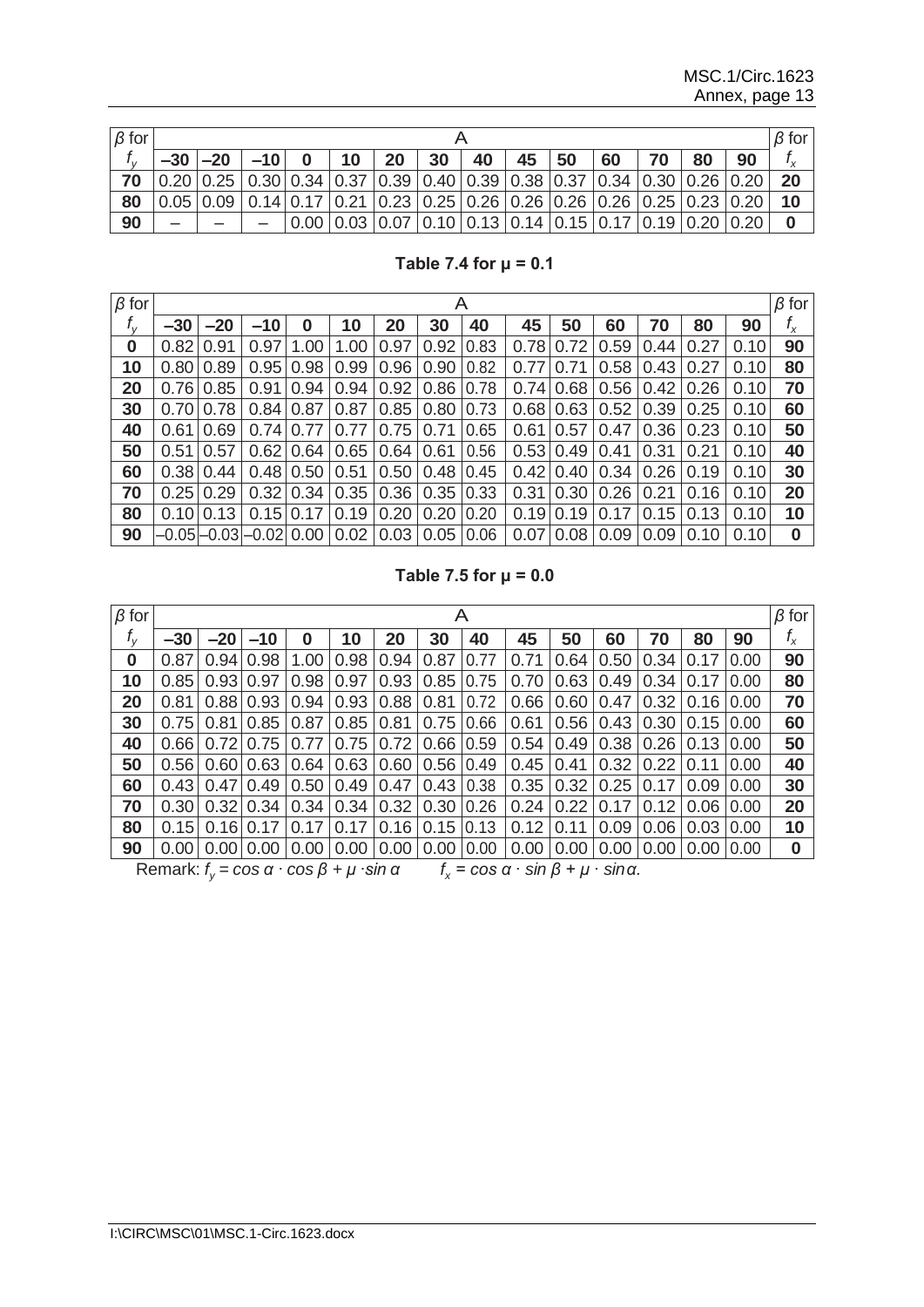# **APPENDIX 1**

### **CALCULATED EXAMPLE 1**

(refer to paragraph 7.2, Balance of forces and moments)

Ship: *L* = 120 m; *B* = 20 m; GM = 1.4 m; speed = 15 knots

Cargo:  $m = 62$  t; dimensions =  $6 \times 4 \times 4$  m;

stowage at 0.7*L* on deck, low



front view

 $\leftarrow b = 2 \rightarrow \leftarrow b = 2 \rightarrow$ 

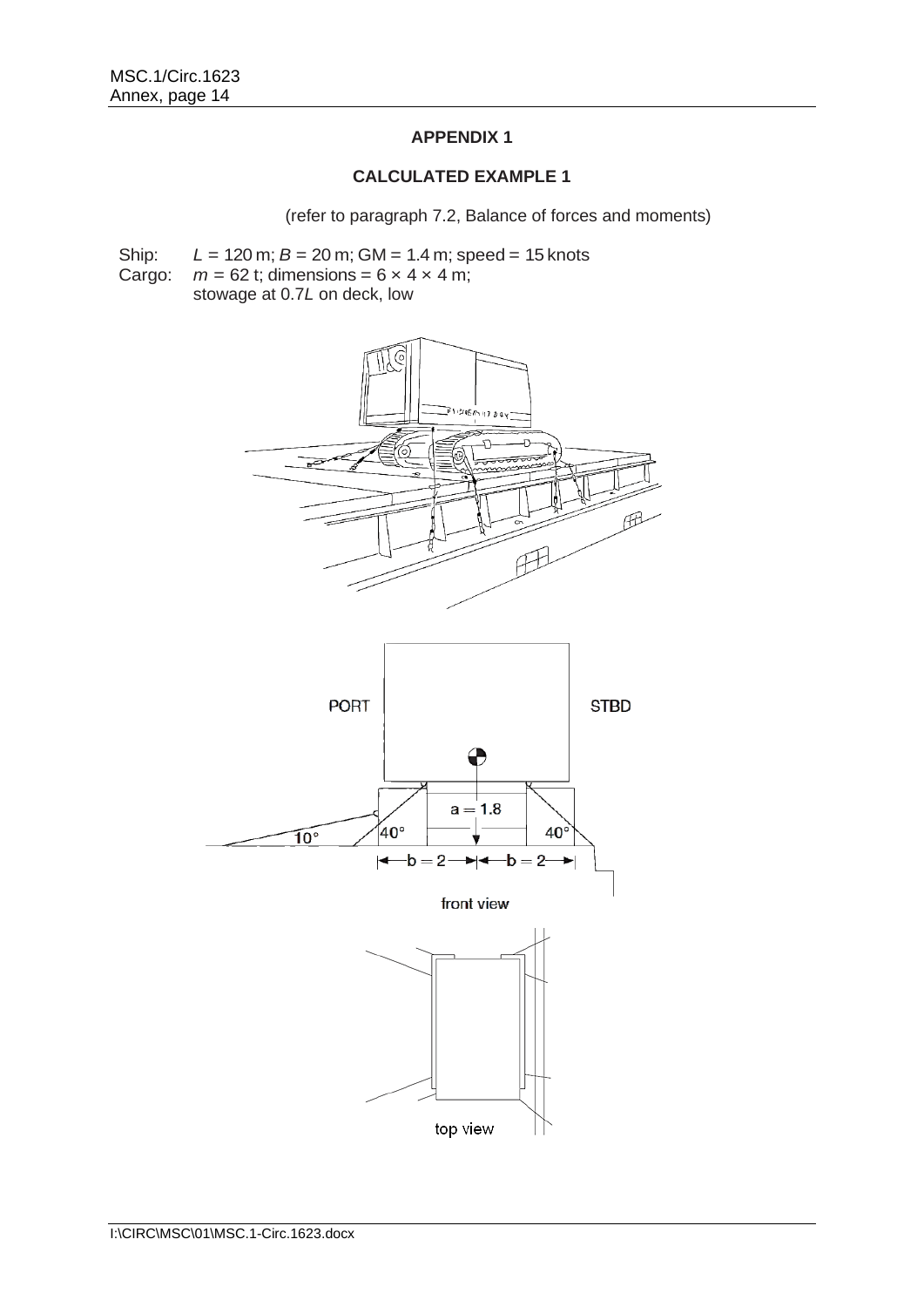### **Securing material:**

wire rope (single use): breaking strength = 125 kN;  $MSL = 100$  kN shackles, turnbuckles, deck rings: breaking strength = 180 kN; *MSL* = 90 kN stowage on dunnage boards: μ = 0.3; *CS* = 90/1.5 = 60 kN

#### **Securing arrangement:**

| side        | n | CS.                           | $\alpha$ |      | C |
|-------------|---|-------------------------------|----------|------|---|
| <b>STBD</b> |   | $60 \text{ kN}$ 40 $^{\circ}$ |          | 0.96 |   |
| <b>PORT</b> |   | $60 \text{ kN}$ 40 $^{\circ}$ |          | 0.96 |   |
| <b>PORT</b> |   | $60 \text{ kN}$ 10 $^{\circ}$ |          | 1.04 |   |

### **External forces:**

 $F_X$  = 2.9  $\times$  0.89  $\times$  62 + 16 + 8 = 184 kN  $F_V = 6.3 \times 0.89 \times 62 + 24 + 12 = 384$  kN  $F_Z = 6.2 \times 0.89 \times 62 = 342$  kN

### **Balance of forces (STBD arrangement):**

 $384 < 0.3 \times 62 \times 9.81 + 4 \times 60 \times 0.96$ 384 < 412 this is OK!

### **Balance of forces (PORT arrangement):**

 $384 < 0.3 \times 62 \times 9.81 + 2 \times 60 \times 0.96 + 2 \times 60 \times 1.04$ 384 < 422 this is OK!

#### **Balance of moments:**

 $384 \times 1.8 < 2 \times 62 \times 9.81$ 691 < 1216 no tipping, even without lashings!

#### **Calculated example 2**

(refer to section 7.3, Balance of forces – alternative method)

A cargo item of 68 t mass is stowed on timber (*μ* = 0.3) in the 'tween deck at 0.7*L* of a vessel.  $L = 160$  m,  $B = 24$  m,  $v = 18$  knots and GM = 1.5 m. Dimensions of the cargo item are height  $= 2.4$  m and width  $= 1.8$  m. The external forces are:  $F_x = 112$  kN,  $F_y = 312$  kN,  $F_z = 346$  kN,  $f_z = 0.8$  and  $f_z \cdot F_z = 276.8$  kN

The top view shows the overall securing arrangement with eight lashings.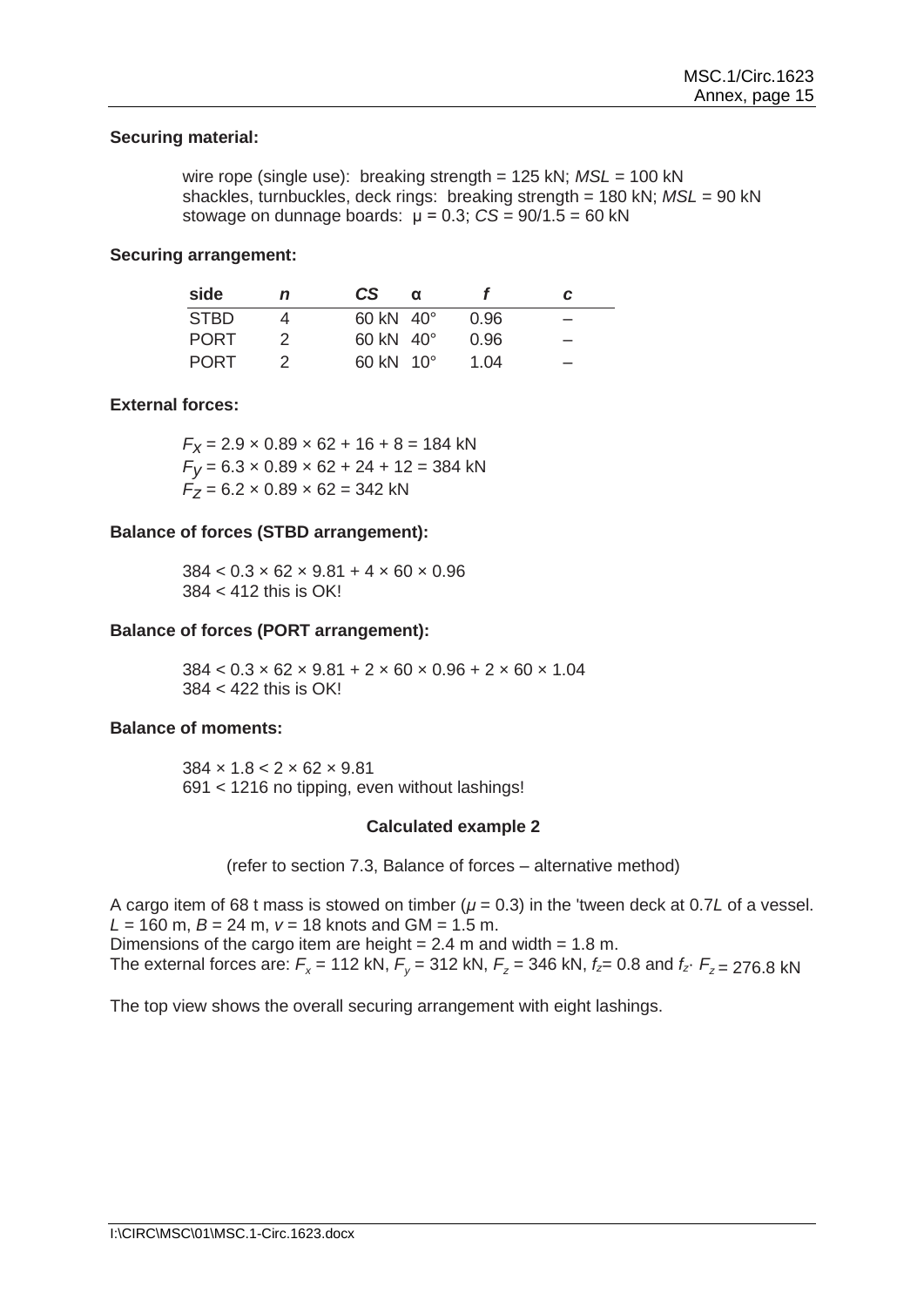

Calculation of balance of forces:

| No.            | <b>MSL</b> | <b>CS</b> | $\alpha$          | β                | $f_{\rm v}$ | $CS \times f_{v}$ | $f_{\rm x}$ | $CS \times f_{\rm x}$ |
|----------------|------------|-----------|-------------------|------------------|-------------|-------------------|-------------|-----------------------|
|                | (KN)       | (kN)      |                   |                  |             |                   |             |                       |
|                | 108        | 80        | $40^{\circ}$ stbd | 30° fwd          | 0.86        | 68.8 stbd         | 0.58        | 46.4 fwd              |
| 2              | 90         | 67        | 50° stbd          | $20^\circ$ aft   | 0.83        | 55.6 stbd         | 0.45        | 30.2 aft              |
| 3              | 90         | 67        | $50^\circ$ stbd   | $20^\circ$ fwd   | 0.83        | 55.6 stbd         | 0.45        | 30.2 fwd              |
| 4              | 108        | 80        | $40^{\circ}$ stbd | $40^\circ$ aft   | 0.78        | 62.4 stbd         | 0.69        | 55.2 aft              |
| 5              | 108        | 80        | $40^{\circ}$ port | $30^\circ$ aft   | 0.86        | 68.8 port         | 0.58        | 46.4 aft              |
| 6              | 90         | 67        | 20° port          | $30^\circ$ aft   | 0.92        | 61.6 port         | 0.57        | 38.2 aft              |
| $\overline{7}$ | 90         | 67        | $20^{\circ}$ port | $10^{\circ}$ fwd | 1.03        | 69.0 port         | 0.27        | 18.1 fwd              |
| 8              | 108        | 80        | $40^{\circ}$ port | 30° fwd          | 0.86        | 68.8 port         | 0.58        | 46.4 fwd              |

**Transverse balance of forces (STBD arrangement) Nos. 1, 2, 3 and 4:**

 $312 < 0.3 \times 68 \times 9.81 + 68.8 + 55.6 + 55.6 + 62.4$ 312 < 443 this is OK!

**Transverse balance of forces (PORT arrangement) Nos. 5, 6, 7 and 8:**

 $312 < 0.3 \times 68 \times 9.81 + 68.8 + 61.6 + 69.0 + 68.8$ 312 < 468 this is OK!

**Longitudinal balance of forces (FWD arrangement) Nos. 1, 3, 7 and 8:**  $112 < 0.3$  (68 x 9.81 – 276.8) + 46.4 + 30.2 + 18.1 + 46.4 112 < 258 this is OK!

**Longitudinal balance of forces (AFT arrangement) Nos. 2, 4, 5 and 6:**

 $112 < 0.3$  (68 x 9.81 – 276.8) + 30.2 + 55.2 + 46.4 + 38.2 112 < 287 this is OK!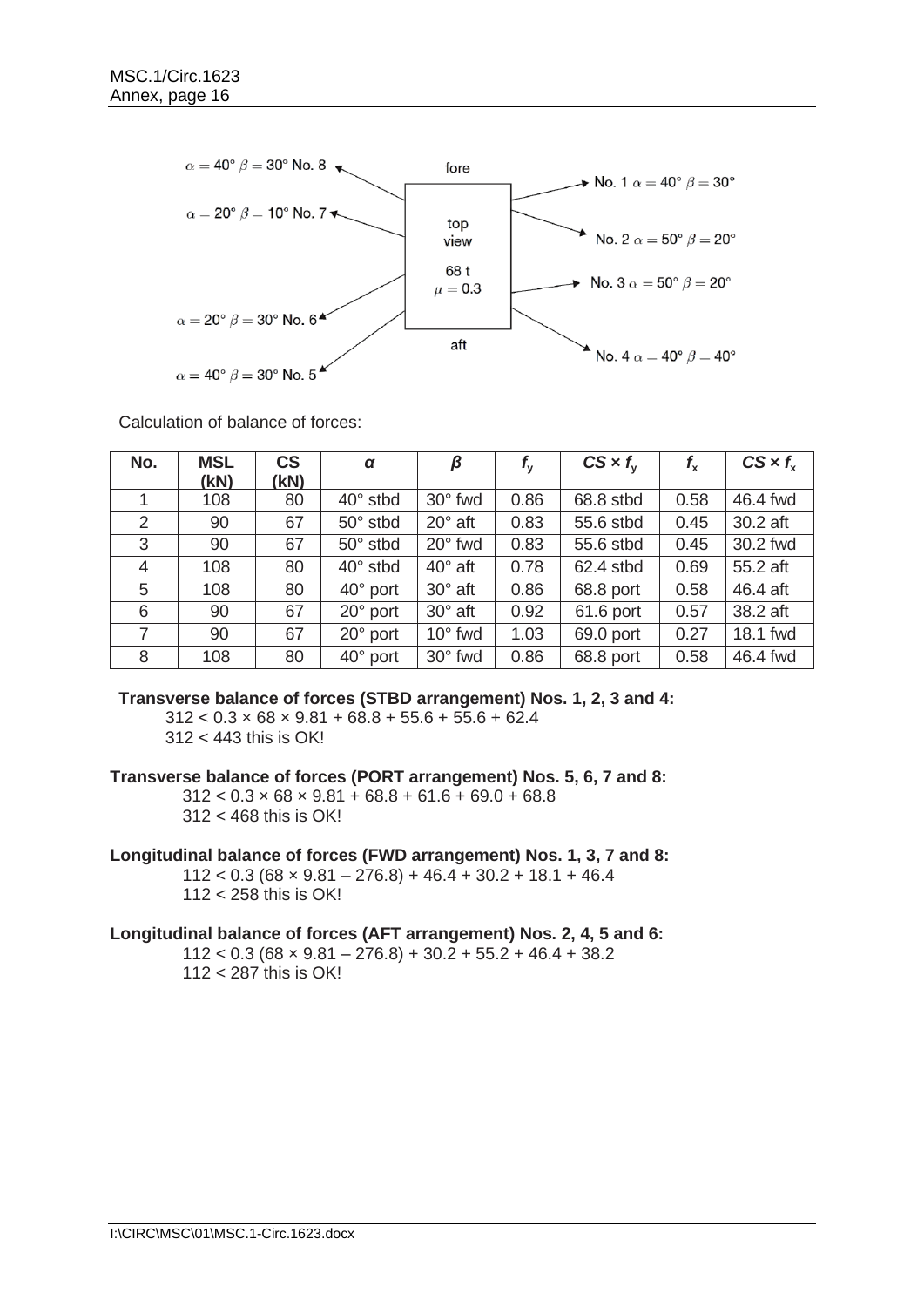# **Transverse tipping**

Unless specific information is provided, the vertical centre of gravity of the cargo item can be assumed to be at one half the height and the transverse centre of gravity at one half the width. Also, if the lashing is connected as shown in the sketch, instead of measuring *c*, the length of the lever from the tipping axis to the lashing *CS*, it is conservative to assume that it is equal to the width of the cargo item.

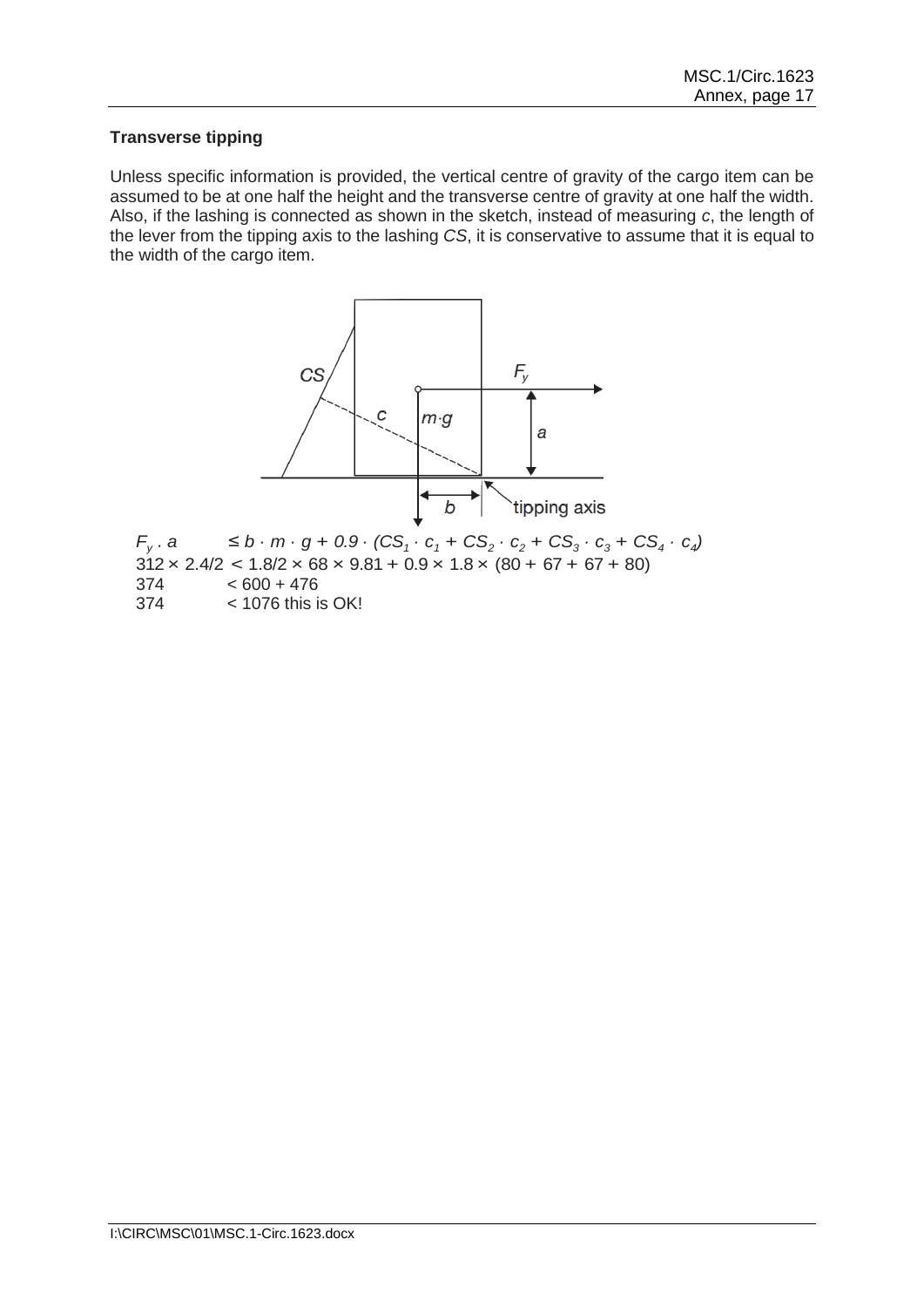# **APPENDIX 2**

# **EXPLANATIONS AND INTERPRETATION OF METHODS TO ASSESS THE EFFICIENCY OF SECURING ARRANGEMENTS**

The acceleration figures given in table 2, in combination with the correction factors, represent peak values on a 25-day voyage. This does not imply that peak values in *x*, *y* and *z*  directions occur simultaneously with the same probability. It can be generally assumed that peak values in the transverse direction will appear in combination with less than 60% of the peak values in longitudinal and vertical directions.

2 Peak values in longitudinal and vertical directions may be associated more closely because they have the common source of pitching and heaving.

3 The advanced calculation method uses the "worst case approach". That is expressed clearly by the transverse acceleration figures, which increase to forward and aft in the ship and thereby show the influence of transverse components of simultaneous vertical accelerations. Consequently, there is no need to consider vertical accelerations separately in the balances of transverse forces and moments. These simultaneously acting vertical accelerations create an apparent increase of weight of the item and thus increase the effect of the friction in the balance of forces and the moment of stableness in the balance of moments. For this reason there is no reduction of the force  $m \cdot q$  normal to the deck due to the presence of an angle of heel.

4 The situation is different for the longitudinal sliding balance. The worst case would be a peak value of the longitudinal force *F<sup>x</sup>* accompanied by an extreme reduction of weight through the vertical force *F<sup>z</sup>* .

5 The friction coefficients shown in the tables of this annex are generally lower than the ones given in other publications, such as the CTU Code. The reason for this can be seen in various influences which may appear in practical shipping, such as: vibration of the ship, moisture, grease, oil, dust and other residues.

6 There are certain stowage materials available which are said to increase friction considerably. Extended experience with these materials may bring additional coefficients into practical use.

7 The principal way of calculating forces within the securing elements of a complex securing arrangement should necessarily include the consideration of:

- .1 load-elongation behaviour (elasticity);
- .2 geometrical arrangement (angles, length); and
- .3 pre-tension, of each individual securing element.

8 This approach would require a large volume of information and a complex, iterative calculation. The results would still be doubtful due to uncertain parameters.

9 Therefore, the simplified approach was chosen with the assumption that the elements take an even load of *CS* (calculated strength) which is reduced against the MSL (maximum securing load) by the safety factor.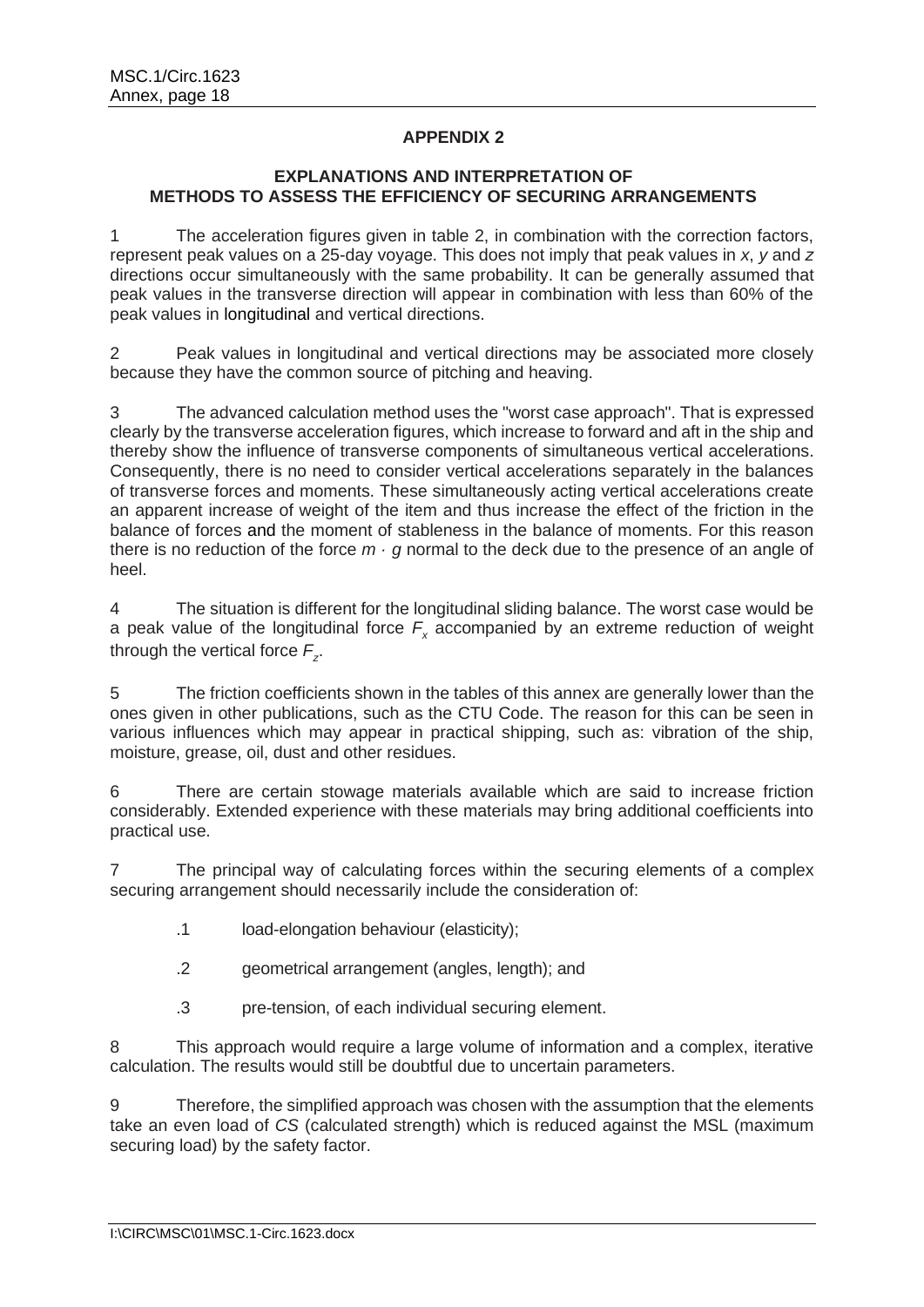10 When employing the advanced calculation method, the way of collecting data should be followed as shown in the calculated example. It is acceptable to estimate securing angles, to take average angles for a set of lashings and similarly to arrive at reasonable figures of the levers *a*, *b* and *c* for the balance of moments.

11 It should be borne in mind that this annex contains a number of assumptions based on approximations. Even though safety factors are also incorporated, there is no clear-cut borderline between safety and non-safety. If in doubt, the arrangement should be improved.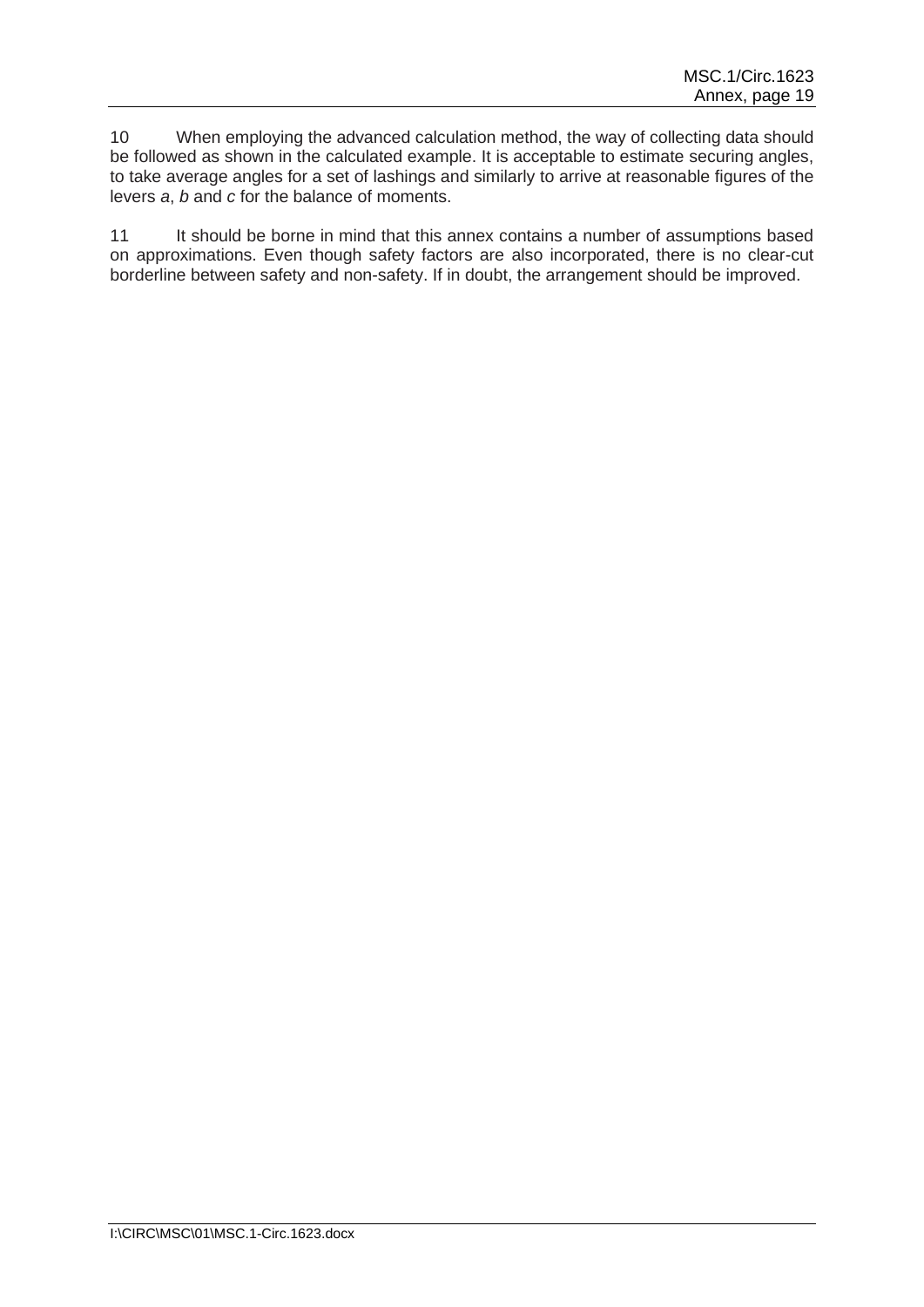# **APPENDIX 3**

## **ADVANCED PROVISIONS AND CONSIDERATIONS APPLICABLE TO VERY HEAVY AND/OR VERY LARGE CARGO ITEMS**

This appendix contains additional advice that may be considered for the stowage and securing of cargo with unusual characteristics, as referenced in chapter 1.8 of this Code and may include items of exceptional mass and/or dimension. However, the listed considerations do not claim to be complete.

# **1 Longitudinal tipping**

For the securing of large and tall cargo items in longitudinal direction, the balance calculation should also consider longitudinal tipping and meet the following condition:

 $F_x \cdot a \le b \cdot (m \cdot g - f_z \cdot F_z) + CS_1 \cdot c_1 + CS_2 \cdot c_2 + ... + CS_n \cdot c_n$  [kNm]

*Where*:

 $F_x$ , *m, g, F<sub>z</sub>, CS, n* are as explained under 7.2.1 of this annex.

- *a* is lever-arm of tipping(m)(see figure 18)
- *b* is lever-arm of stableness (m) (see figure 18)
- *c* is lever-armof securingforce(m)(seefigure18)

The factor  $f_z$  is obtained by the applicable relation of b/a as shown below:

|  |  |  | $\lceil t_z \rceil$ 0.50   0.70   0.80   0.85   0.90   0.94   0.98   1.00 |  |
|--|--|--|---------------------------------------------------------------------------|--|

# **2 Rotational inertia of large cargo items**

2.1 The algorithm used in 7.2.2 of this annex and section 1 above for defining the tipping moment acting on a distinct cargo item replaces the physical extent of the item by its centre of gravity. The tipping moment is then declared as the determined horizontal force *F<sup>x</sup>* or *Fy*, multiplied by the vertical distance "*a*" of this centre of gravity to the edge of the footprint, i.e. the tipping axis of the item. This is sufficiently accurate, as long as the spatial dimensions of the item remain below about 6 metres.

2.2 Larger items, however, will develop a substantial additional tipping moment by their rotational inertia against the rotational acceleration of the ship in rolling or pitching motions. The additional tipping moment is independent from the stowage position of the item in the ship and always positive, i.e. intensifying the tipping impulse. This phenomenon requires additional securing measures and, therefore, should be included in tipping balances for large cargo items by the use of a simple algorithm.

# **2.3 Transverse tipping balance**

2.3.1 For cargo items of width *w* (measured athwartships) and height *h*, where  $(w^2 + h^2)$ *> 50 m<sup>2</sup>* , the additional tipping moment *k J* due to rotational inertia of the cargo item should be added to the ordinary tipping moment  $F_v \cdot a$  in the transverse tipping balance.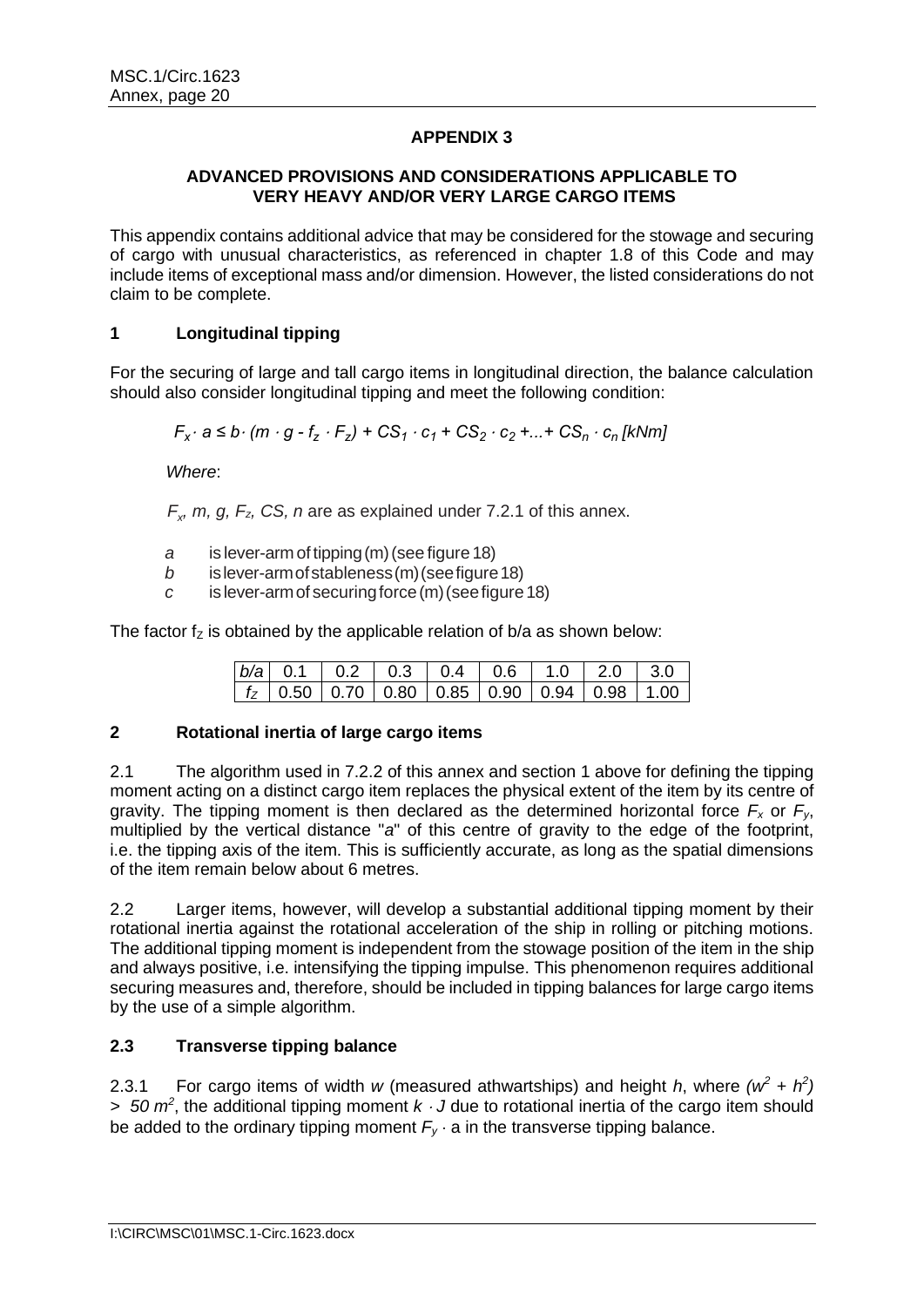2.3.2 The appropriate figure of the moment of rotational inertia J should be supplied by the shipper related to the centre of gravity of the item for the plane of transverse tipping. If such information is not available, an estimated figure may be used by:

$$
J = m \cdot \left(\frac{w^2 + h^2}{12}\right) [tm^2] \text{ for homogeneous distribution of mass in the item}
$$

$$
J = m \cdot \left(\frac{(w+h)^2}{12}\right) [tm^2] \text{ for an item with peripheral concentration of mass.}
$$

The reverse angular acceleration k may be taken as  $k = \frac{36 \cdot GM}{2}$  $\frac{1}{B^2}$  [s<sup>-2</sup>].

# **2.4 Longitudinal tipping balance**

2.4.1 For cargo items of length *l* (measured fore and aft) and height h, where  $(l^2 + h^2) > 50 m^2$ , the additional tipping moment *k J* due to rotational inertia of the cargo item should be added to the ordinary tipping moment  $F_x \cdot a$  in the longitudinal tipping balance.

2.4.2 The appropriate figure of the moment of rotational inertia J should be supplied by the shipper related to the centre of gravity of the item for the plane of longitudinal tipping. If such information is not available, an estimated figure may be used by:

$$
J = m \cdot \left(\frac{l^2 + h^2}{12}\right) [tm^2] \text{ for homogeneous distribution of mass in the item}
$$
  

$$
J = m \cdot \left(\frac{(l+h)^2}{12}\right) [tm^2] \text{ for an item with peripheral concentration of mass}
$$

The reverse angular acceleration k may be taken as  $k = \frac{25}{l}$  $\frac{25}{L}$  [s<sup>2</sup>].

# **3 Separate consideration of wind and sea sloshing**

3.1 The algorithm used in this annex for defining the horizontal force  $F_x$  or  $F_y$ , acting on a cargo item stowed on deck, combines horizontal weight components, inertia forces and wind/sloshing forces for reasons of simplification. This is correct for the balance of sliding; however, it is an approximation only for the balance of tipping. Particularly, high deck cargo items with their major wind exposed area well above the centre of gravity should be given a separate compilation of moments from wind forces, sea sloshing forces and gravity/inertia forces in order to get a more realistic tipping moment. The inertia forces strike on the centre of gravity of the cargo item, the sea sloshing strikes on the cargo area not more than 2 m above the weather deck and the wind forces strike on the lateral area of the cargo item exposed to wind.

**Example**: The figures of the tipping lever "*a*" relate to a large portal harbour crane shipped on deck of a heavy lift ship. The centres of attack by wind and spray deviate considerably from the centre of gravity. A separate compilation of the longitudinal tipping moment reads:

|                 | $F_{x}$ | а                 | $F_x \cdot a$ |
|-----------------|---------|-------------------|---------------|
| Gravity/inertia | 1373 kN | 13.0 <sub>m</sub> | 17849 kNm     |
| Wind            | 170 kN  | 20.0 m            | 3400 kNm      |
| Spray           | 4 kN    | 1.0 <sub>m</sub>  | 4 kNm         |
| Total           | 1547 kN |                   | 21253 kNm     |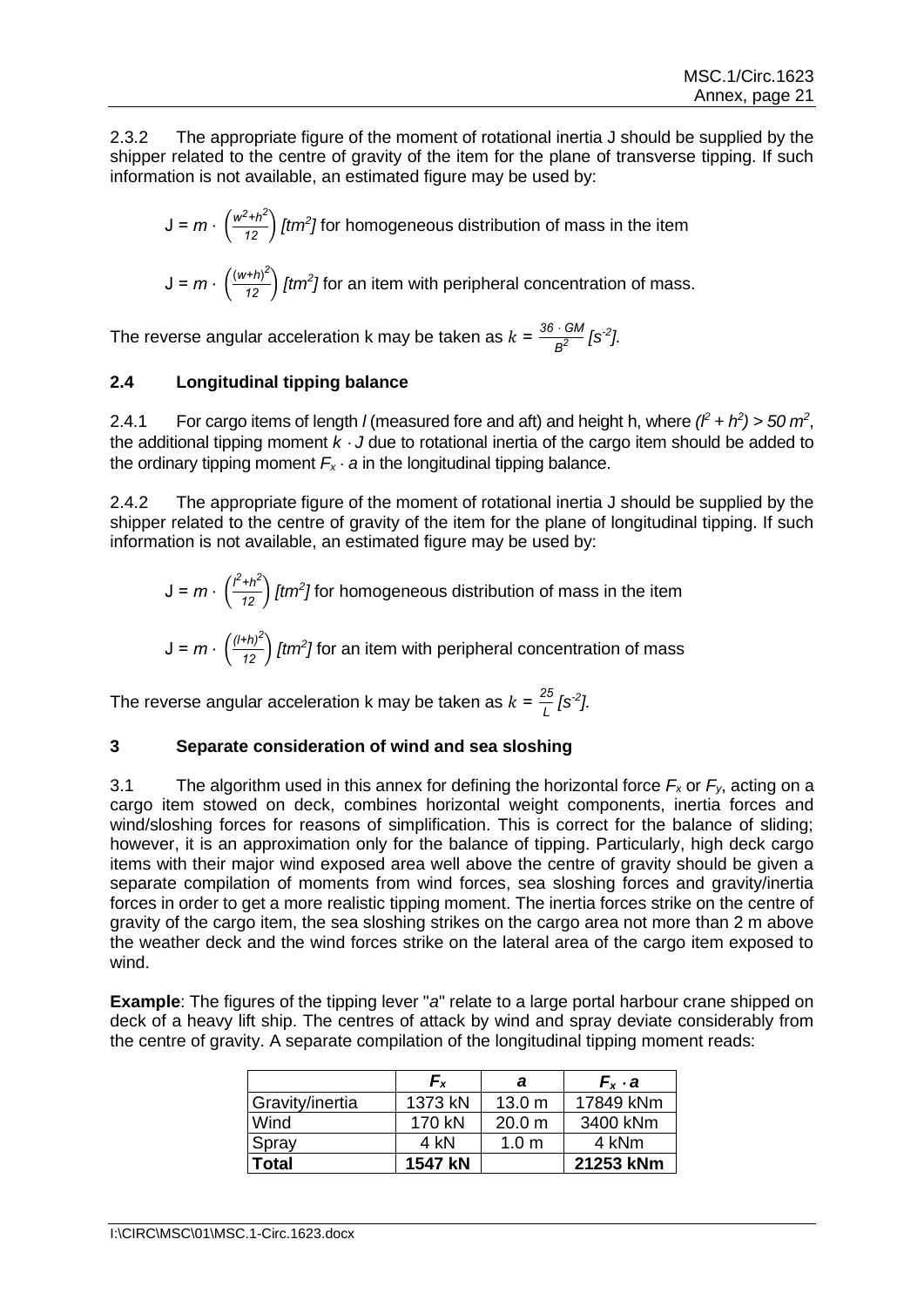3.2 The conventionally computed tipping moment would be only:

|  | <b>Total</b> | 1547 kN | $13.0 \text{ m}$ | 20111 kNm |
|--|--------------|---------|------------------|-----------|
|--|--------------|---------|------------------|-----------|

3.3 The surplus over the conventional tipping moment here is about 6%. The potential additional tipping moment by rotational inertia has not been reflected in this example.

### **4 Interpretation of "on deck high"**

4.1 The stowage level "on deck high" in table 2 of annex 13 has been positioned at a distance above the water line of about two thirds of the ship's breadth. With extremely large cargo items this level can easily be exceeded. In order to avoid uncertainties in the determination of transverse and longitudinal accelerations in such cases, it is recommended to use the original mathematical model, which has been the basis for acceleration tables in annex 13. This model may easily be programmed, e.g. in a suitable spreadsheet.

4.2 The shown mathematical model is identical to that used in the *International Code for the Construction and Equipment of Ships Carrying Liquefied Gases in Bulk* (IGC Code) (resolution MSC. 5(48)). However, while in the IGC Code the probability level of accelerations refers to the lifetime of a ship of  $10<sup>4</sup>$  days, annex 13, in order to remain within the scope of practical cargo securing experience, applies a reduction factor of 0.74, corresponding to the 25-day significant wave height in the North Atlantic. Furthermore, the model has been expanded to supply reasonable *K*-parameters for *B/GM*-relations less than 7, applicable to ships with exceptional large *GM*-values.

# **Mathematical model of the acceleration tables 2 to 4**

4.3 The longitudinal, transverse and vertical accelerations acting on a cargo item may be obtained alternatively by the set of formulas as follows:

$$
a_x = c_1 \cdot c_2 \cdot c_3 \cdot a_{x0} \cdot g \left[ m/s^2 \right]
$$
  
\n
$$
a_y = c_1 \cdot c_2 \cdot c_3 \cdot a_{y0} \cdot g \left[ m/s^2 \right]
$$
  
\n
$$
a_z = c_1 \cdot c_2 \cdot c_3 \cdot a_{z0} \cdot g \left[ m/s^2 \right]
$$

*ax*: longitudinal acceleration (gravity component of pitch included)

*ay*: transverse acceleration (gravity component of roll included)

*az*: vertical acceleration (component due to static weight not included)

*c1*: correction factor for navigation area, taken as 1.0 worldwide in annex 13

*c2*: correction factor for season, taken as 1.0 for whole year in the annex 13

 $c_3$ : correction factor for 25 navigation days, taken as  $0.6 + 0.1 \log_{10} 25 = 0.74$  in annex 13

$$
a_{x0} = \pm a_0 \cdot \sqrt{0.06 + A^2 - 0.25 \cdot A}
$$
  
\n
$$
a_{y0} = \pm a_0 \cdot \sqrt{0.6 + 2.5 \cdot \left(\frac{x}{L} + 0.05\right)^2 + K \cdot \left(1 + 0.6 \cdot K \cdot \frac{z}{B}\right)^2}
$$
  
\n
$$
a_{z0} = \pm a_0 \cdot \sqrt{1 + \left(5.3 - \frac{45}{L}\right)^2 \cdot \left(\frac{x}{L} + 0.05\right)^2 \cdot \left(\frac{0.6}{C_b}\right)^{3/2}}
$$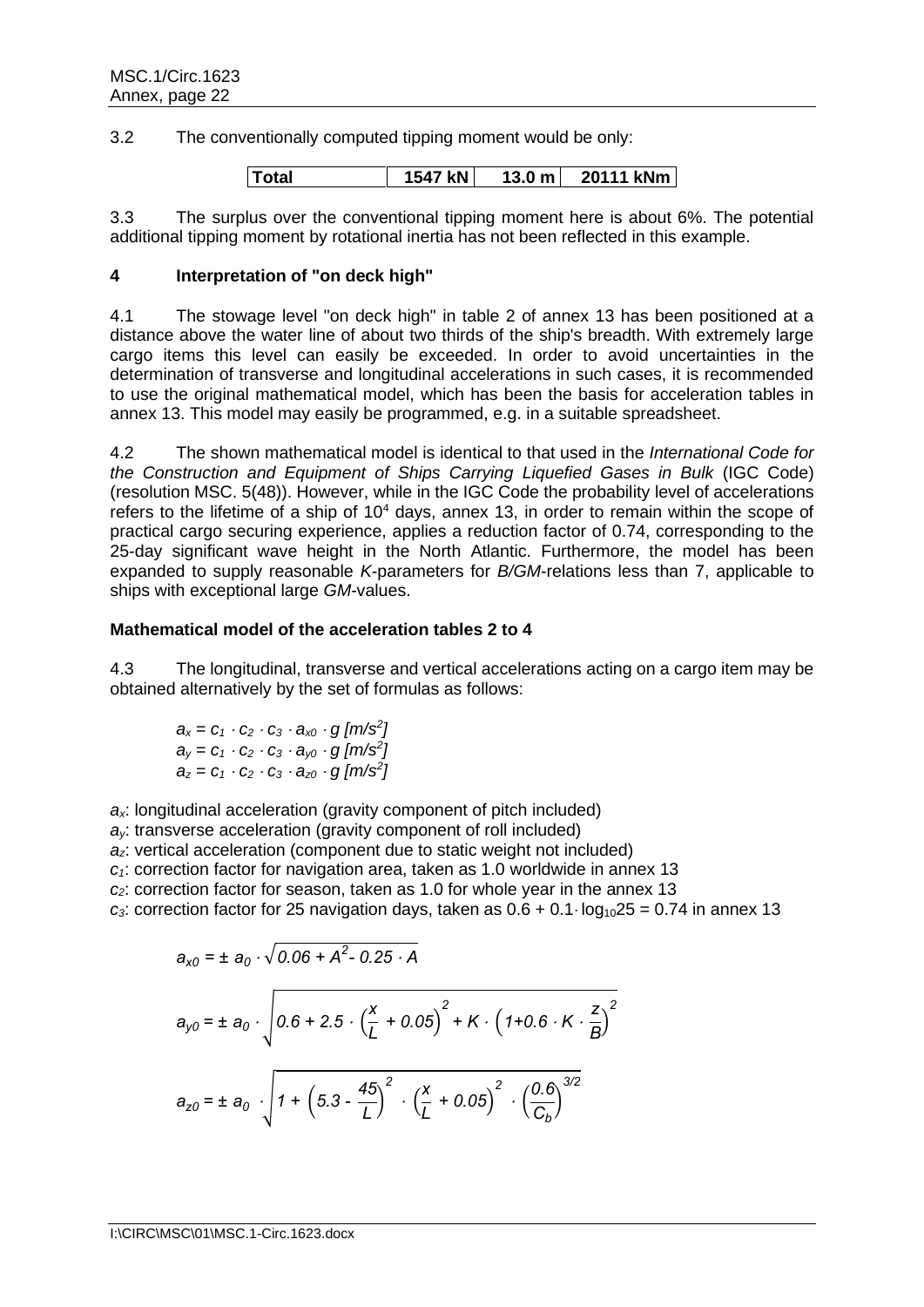therein:

$$
a_0 = 0.2 \cdot \frac{v}{\sqrt{L}} + \frac{34 - 600/L}{L}
$$
  
A =  $\left(0.7 - \frac{L}{1200} + \frac{5 \cdot z}{L}\right) \cdot \left(\frac{0.6}{C_b}\right)$   
K = R \cdot \frac{13 \cdot GM}{B}, but never less than 1.0

$$
R = \left(\frac{B}{7 \cdot GM}\right)^{\left(\frac{GM}{B}\right)},
$$
 but never greater than 1.0

 $L =$  length between perpendiculars  $[m]$ 

 $B =$  moulded breadth of ship  $[m]$ 

*GM* = metacentric height of ship [m]

 $C_b$  = block coefficient of ship

 $x =$  longitudinal distance from amidships to calculating point, positive forward [m]

- *z* = vertical distance from actual waterline to calculating point, positive upward [m]
- *v* = service speed [knots]

 $g =$  gravity acceleration = 9.81 [m/s<sup>2</sup>]

# **5 Structural strength assessment**

5.1 Dry cargo ships are typically designed on the assumption that cargo is homogeneously distributed. The maximum permissible surface load is usually specified in the ship's documentation and given in t/m<sup>2</sup> for all relevant stowage areas, i.e. double bottom (tank top), top of stepped side tanks, 'tween deck pontoons, weather deck and weather deck hatch covers.

5.2 Heavy cargo items tend to produce concentrated strip or point loads rather than homogeneous loads. Then care should be taken that the stress parameters, corresponding to the maximum permissible homogeneous load, are not exceeded by the load induced by the heavy item. The essential parameters for stresses in deck sections, hatch covers and 'tween deck pontoons or panels are shear forces and bending moments. Suitable steel or timber beams or equivalent panel structures should be used to transfer the strip or point load to the primary members of the load-bearing structure.

5.3 Where a loading situation appears to be too complex to be safely examined by manual calculation or where stress parameters obtained by a manual calculation method come close to the applicable limit of the supporting structure, utilization of finite element analysis should be considered.

# **6 Weather routeing**

6.1 Utilizing weather routeing services may significantly contribute to performing a safe passage. Care should be taken that the engaged service complies with the recommendations laid down in MSC/Circ.1063 on *Participation of ships in weather routeing services*.

6.2 In case of transporting heavy and/or large cargo items, where safe securing is an essential requirement, the routeing decisions should be oriented to the avoidance of severe ship motions rather than to other criteria, such as swift passage or fuel economy. However, the engagement of a weather routeing service does not eliminate the need for the application of securing measures as required in this annex.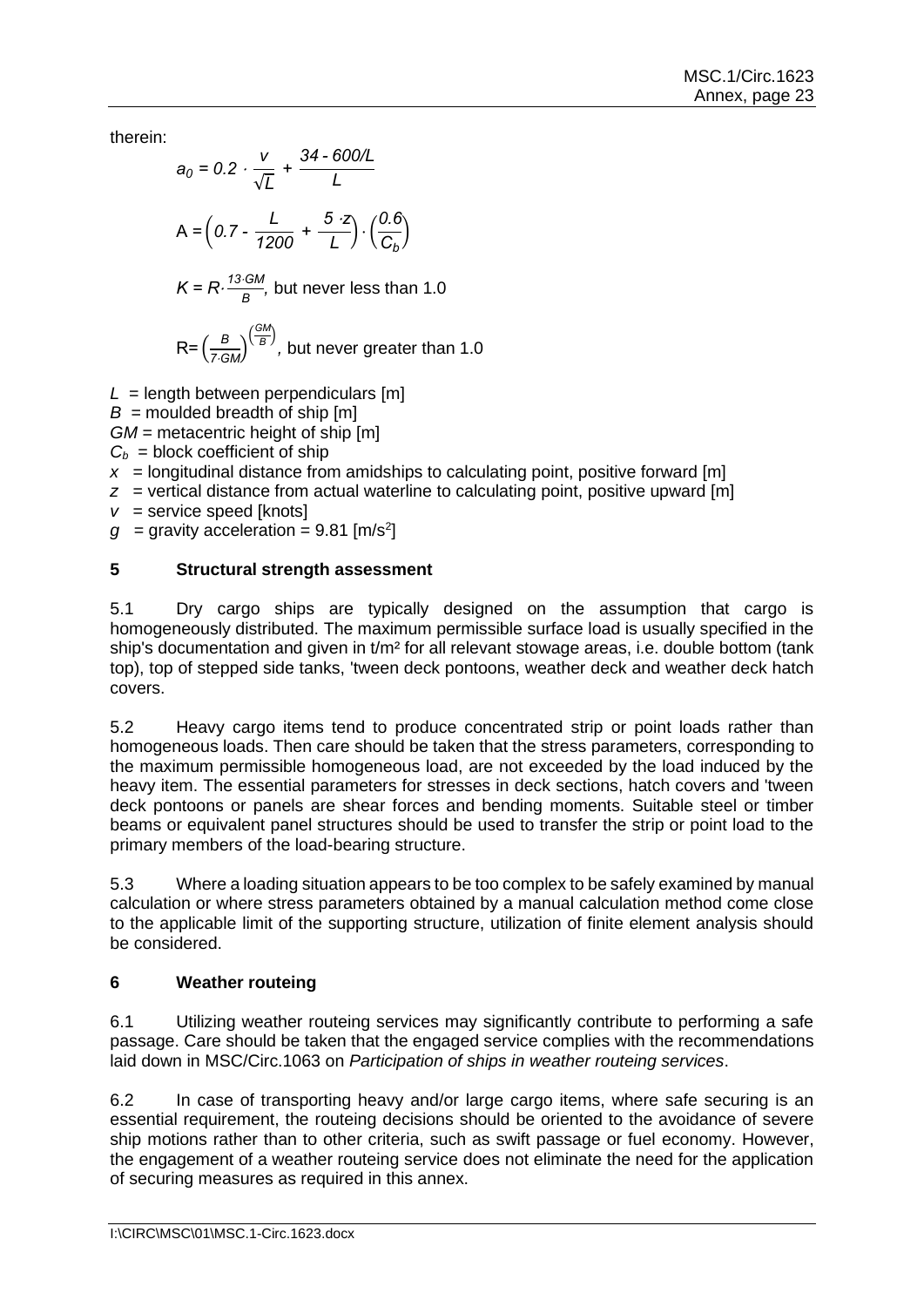# **7 Other considerations**

When planning the transport of very heavy and/or very large cargo items on deck of a vessel, particular consideration should be given to:

- .1 the observation of sight line requirements as stipulated in SOLAS regulation V/22, and, in case of non-compliance, the conditions for a temporary exemption by the Flag State Administration;
- .2 the provision of unimpeded radar transmission with due observation of resolution MSC.192(79) on *Revised performance standards for radar equipment* and SN.1/Circ.271 on *Guidelines for the installation of shipborne radar equipment*; and
- .3 the provision of visibility of navigations light as required by annex I of International Regulations for Preventing Collisions at Sea and specified in resolution MSC.253(83) *on Performance standards for navigation lights, navigation light controllers and associated equipment*.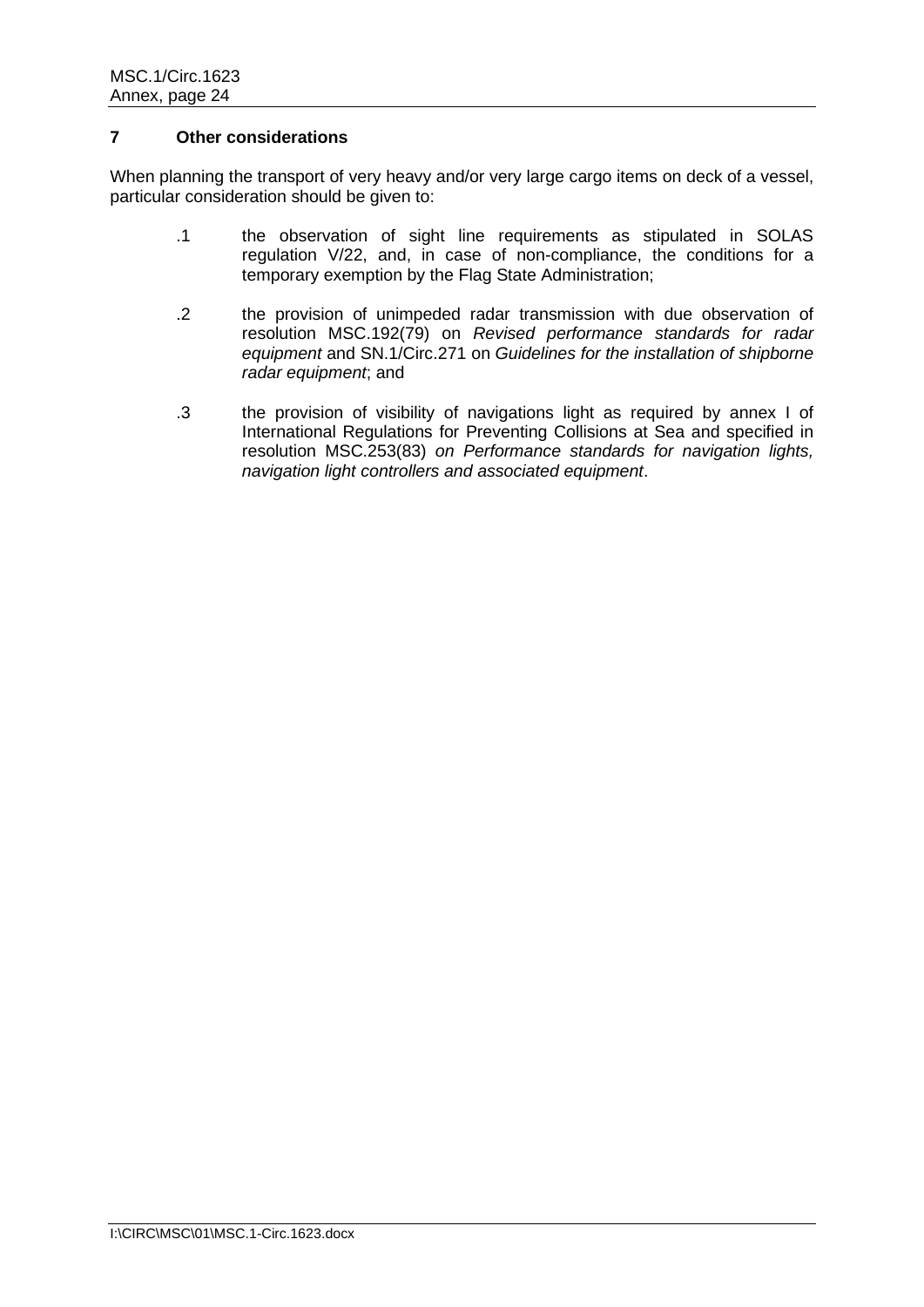# **APPENDIX 4**

### **ADVANCED PROVISIONS AND CONSIDERATIONS APPLICABLE TO SEMI-STANDARDIZED CARGOES**

This appendix contains advice that may be considered for the stowage and securing of semi-standardized cargoes in addition to the other provisions of chapter 4, annex 4 and annex 13 of this Code.

The provisions in section 1 below may be used for the following conditions:

- .1 worst case accelerations are used for the design of securing arrangements of semi-standardized cargoes, i.e. the most severe external forces within the particular deck or otherwise defined region of the vessel are applied:
- .2 uniform securing arrangements are used for types of cargo items considering stepped weight classes, whereby arrangements always cover the highest weight within a class and the most unfavourable position of the centre of gravity;
- .3 the range of lashing angles is well defined by the pattern of securing points in the vessel, as well as on vehicles. The assessment uses worst case angles, i.e. the worst combination of vertical and horizontal angles within the given ranges; and
- .4 securing equipment is regularly inspected when used for recurrent application.

### **1 Performance factor for short voyages**

For cargo securing arrangements considered in section 7.1 case .3 (short duration voyages up to 72 hours), the forces and moments on the right side of the balance equations in section 7.3 may be multiplied by the  $F_P$  performance factor of 1.15, as illustrated below:

Transverse sliding:  $F_{y} \leq (\mu \cdot m \cdot g + f_{y1} \cdot CS_{1} + ... + f_{yn} \cdot CS_{n}) \cdot F_{P}$ 

Longitudinal sliding:  $F_x \leq (\mu \cdot (m \cdot g - f_z \cdot F_z) + f_{x1} \cdot CS_1 + ... + f_{xn} \cdot CS_n) \cdot F_P$ 

 $\sf{Transverse}$  tipping:  $F_{\sf y} \cdot a \leq (b \cdot m \cdot g + 0.9 \cdot (C \mathcal{S}_1 \cdot c_1 + C \mathcal{S}_2 \cdot c_2 + ... + C \mathcal{S}_n \cdot c_n)) \cdot F_{\sf F}$ 

#### **2 Asymmetrical securing arrangements**

For asymmetrical lashing arrangements and for cargoes resting on supports with different coefficients of friction, separate sliding of the item's fore and aft ends should be considered in the transverse direction. The calculations for each end should be based on the part of the item's weight resting on each support and the characteristics of the cargo securing devices attached to each end.

# **3 Safety factor**

In the case of elementary securing arrangements, where no more than two devices per impact direction are used and loads are evenly distributed by proper orientation to the centre of gravity of the cargo item, the calculated *CS* of securing devices may be obtained by:

$$
CS = \frac{MSL}{1.2}
$$